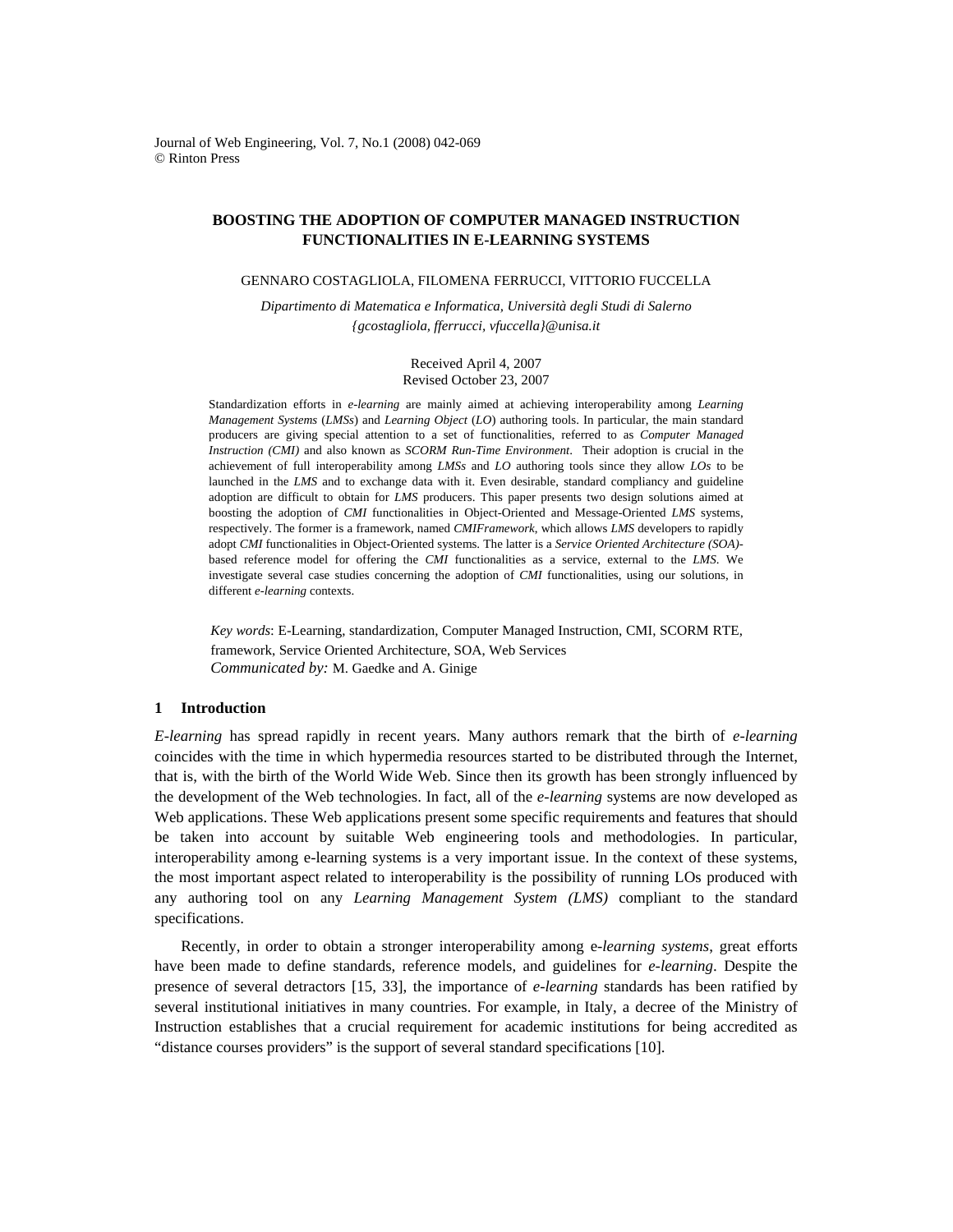At present, the main specifications are focused on the proposal of common formats for *LO* metadata and for resource interchange. Metadata for *LOs* can be used to describe them from several points of view. Several models have been defined. Noteworthy among them are *Dublin Core* [11] and *Learning Object Metadata* [24], the latter being the first international standard issued by *IEEE Learning Technology Standard Committee (LTSC)* [17]. A resource interchange format for *LOs* is proposed in the *Content Packaging* specification, issued both by *SCORM* [37] and *IMS* [19].

Common metadata and interchange formats are not enough to allow the *LMSs* to fully interoperate: it is necessary that there is a standard environment in which the *LOs* can be launched and can exchange data with the *LMS*. The definition of a model for this standard environment is currently proposed in several specification documents, such as *AICC CMI Guidelines for Interoperability* [2], *SCORM Run Time Environment (RTE)* [38] and *IEEE CMI* [23]. We will refer to the functionalities proposed in these documents using the acronym *CMI*, an abbreviation of *Computer Managed Instruction*.

Unfortunately, standard compliancy and guideline adoption are difficult to obtain for *LMS* producers. Adopting standards is onerous for several reasons: a large amount of time is required for studying documents, understanding their contents and implementing them properly [27]; the specifications have a technical nature and the availability of reference material and supporting tools is limited [3]; the scarce availability of courses in a standard format prevents developers to adequately test the developed solutions [40]. Furthermore, there are numerous standard producers, whose specification documents differ in some aspects. Those differences are often a source of confusion and incompatibilities. This is the case of *CMI*, whose basic architecture of launch and communication model is accepted by all of the producers, but the specifications differ in the definition of the data models of the information exchanged during the communication and of the *API* exposed to the *LOs* to perform the communication. Consequently, the adoption of the *CMI* model, whose importance is attested by the attention of the three main producers of standards, of many software vendors and of several authors in the literature [6], [36] has been insufficient. Thus, there is the need of design solutions for boosting the adoption of *CMI* functionalities in *LMSs*. In this paper, we present two approaches*:* the former is a framework, named *CMIFramework,* and has been conceived for OO systems.

*CMIFramework* consists of a set of reusable components that can be easily configured and extended to obtain an environment in which *LOs* that are compliant with any issue and version of the specifications can be launched without incurring incompatibility problems. The basic idea is to match the changes among the various issuers' specifications with the variability and extension points (hot spots) of the framework. *CMIFramework* is configurable to allow the developer to decide the data formats and the interfaces to support and has been conceived flexible enough to address further modifications in the specifications. To show the effectiveness of the proposal, we describe how a wellknown *LMS*, Sakai, has been extended to support *CMI* functionalities.

The second solution, suitable for *Message-Oriented* systems, is a *Service Oriented Architecture* (*SOA*)-based reference model for offering the *CMI* functionalities as a service, external to the *LMS*. The necessity for externalizing the *CMI* functionalities from the *LMS* is motivated by the following factors:

The high cost of being up-to-date with the specifications.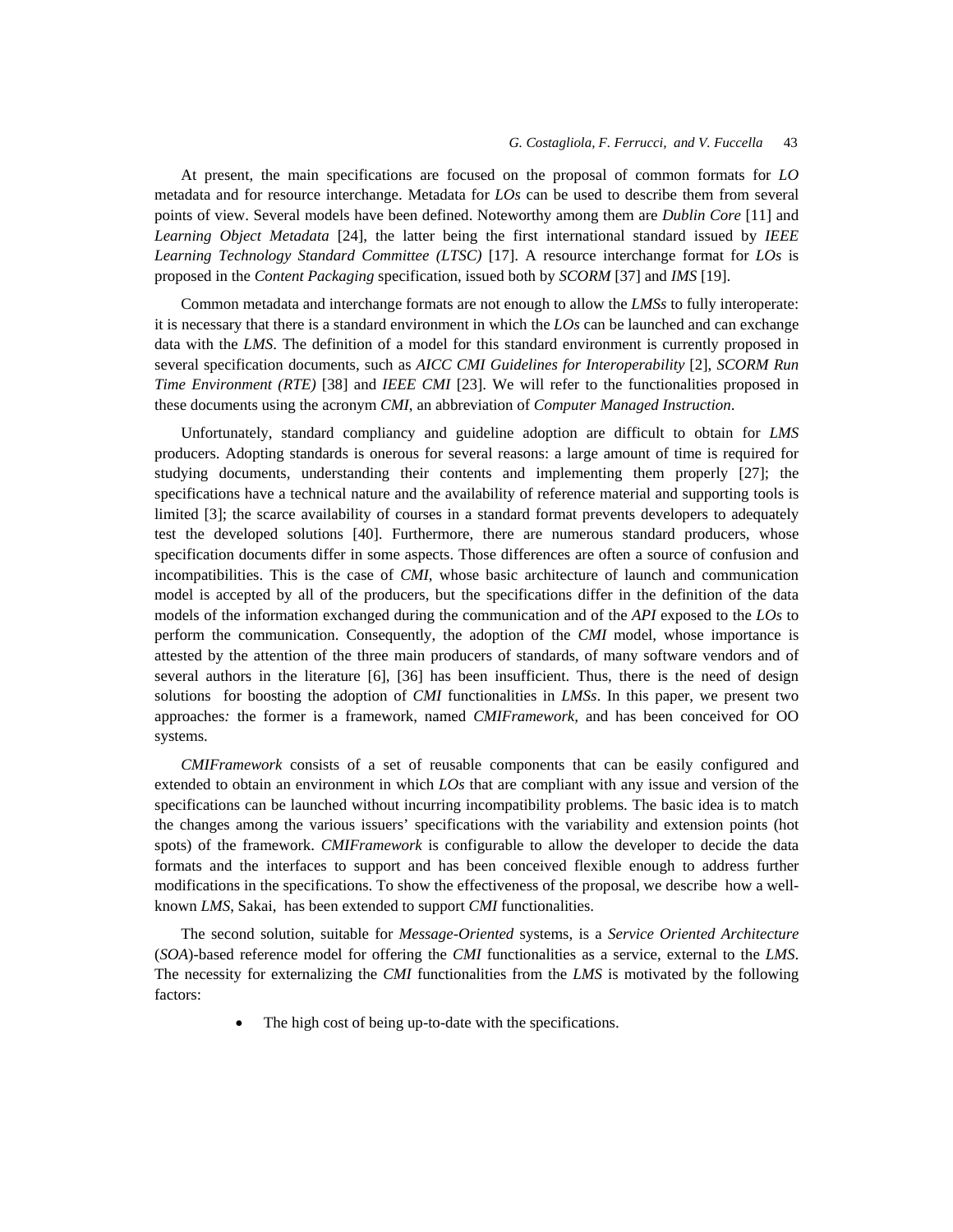- The high cost of hardware and software resources necessary for offering the functionalities.
- The necessity for having a standard model, for which *SOA* represents a valid choice.

 Our model can be useful for *LMS* producers to avoid the above costs and to develop the *LMS* independently from the external module, which can be provided by third party efforts. Starting from a technical discussion of the requirements of the model, we propose a decomposition of an *LMS* system in order to establish the separation of roles between the basic *LMS* and the identified external service. Then, we outline the architecture of the system by explaining the interactions among the identified services. Lastly, the whole process is defined, identifying the activities involving the LMS and the external process. The proposed model is validated through a prototype system, in which a popular *LMS*, developed with the *PHP* language, is enhanced with the support of *SCORM RTE* functionalities, provided by an external Web service based on Java technology.

The rest of the paper is organized as follows: the next section discusses the state of art in the adoption of standards in *e-learning* systems. Some concepts of the *CMI* model are reported in section 3; section 4 outlines *CMIFramework*, including its functionalities and architecture and a case-study of its application; the *SOA*-based model for offering *CMI* functionalities as a service external to the *LMS* is presented in section 5. Work in literature related to ours is the subject of section 6. Some final remarks and comments on future work conclude the paper. Some code segments for the configuration of the framework and the definition of the SOA-based model are reported in the appendixes.

#### **2 The Interoperability Issue and the Adoption of Standards in E-learning Systems**

Interoperability among software systems can be generically defined as "the capability to communicate, execute programs, or transfer data among various functional units in a manner that requires the user to have little or no knowledge of the unique characteristics of those units" [18]. For e-learning systems interoperability is a fundamental issue. In the context of these systems, in fact, there is the necessity of exchanging various categories of data, such as information about the learners and the *LO*. The most important aspect concerns the re-use of the *LOs*, since, the production and development of educational contents for e-learning is usually a higher cost process, compared to the production of course material for traditional learning [34]. Once full interoperability among *LMS* and authoring tools is achieved, it will be easier to share *LOs*, and, consequently, re-use them, with considerable time and resource savings for the content developers. As mentioned in the introduction, in order to obtain a stronger interoperability among e-*learning systems*, standards, reference models, and guidelines for *e*-*learning* have been defined.

To have a deep knowledge about the state of art in the support of standards in e-learning systems, a survey has been carried out on both authoring tools and *LMSs.* We realized that authoring tools are more advanced than *LMSs* in this context. In particular, tools such as *Macromedia Authorware* [4] and *Toolbook Instructor* [45], offer an almost complete support of the existing specifications, including many versions of several issuers.

As for the *LMSs*, the analysis has been carried out using data from the publicly-available *Edutools* [12] system: thirteen products out of the most popular *LMSs*, accompanied either with an Open Source or a commercial license, have been included in the survey. The analysis, summarized in table 1, only concentrates on the support of standards and excludes other features. The table shows the supported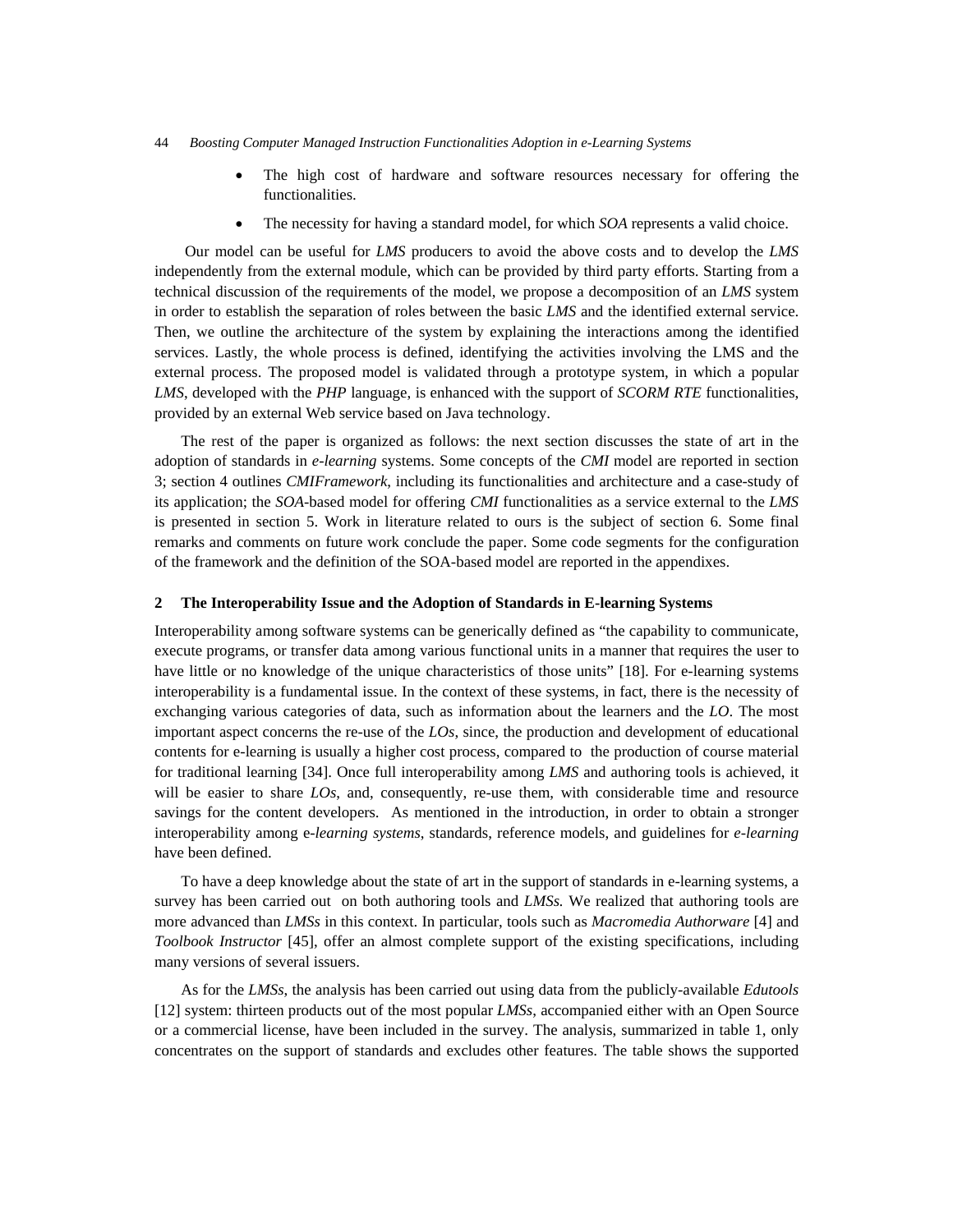specifications for each *LMS*. These are divided by functionality (*LO Metadata*, *Content Packaging*, *CMI* and others). Each cell in the table reports the supported specification, including issuer and version, for each product and for each set of functionalities.

| <b>LMS</b>             |                                     | <b>Supported Specs</b>      |                        |             |                |
|------------------------|-------------------------------------|-----------------------------|------------------------|-------------|----------------|
| Product                | <b>Web Site</b>                     | L <sub>0</sub>              | <b>Content</b>         | <b>CMI</b>  | <b>Others</b>  |
|                        |                                     | <b>Metadata</b>             | Packaging              |             |                |
| <b>ANGEL Learning</b>  | http://www.angellearning.com/produ  | $\overline{\text{IMS}}$ 1.3 | <b>IMS</b> 1.1.4       | SCORM 1.2   | <b>IMS QTI</b> |
| Management             | cts/lms/default.html                | SCORM 1.2                   | SCORM 1.2              |             | 1.2.1          |
| Suite, V7.1            |                                     |                             |                        |             |                |
| ATutor 1.5.3.2         | http://www.atutor.ca/               | SCORM 1.2                   | IMS 1.1.3              | SCORM 1.2   | $\sqrt{2}$     |
|                        |                                     |                             | SCORM 1.2              |             |                |
| Blackboard             | http://www.blackboard.com/product   | SCORM 1.2                   | IMS 1.1.3              | SCORM 1.2   | <b>IMS QTI</b> |
| Learning System        | s/Academic_Suite/Learning_System    |                             | SCORM 1.2              |             | 1.2.1          |
| <b>CE 6.1 EL</b>       | /CE.htm                             |                             |                        |             |                |
| Blackboard             | http://www.blackboard.com/product   | SCORM 1.2                   | IMS 1.1.3              | SCORM 1.2   | <b>IMS QTI</b> |
| Learning System        | s/Academic_Suite/Learning_System    |                             | SCORM 1.2              |             | 1.2.1          |
| Vista 4.1 EL           | /vista.htm                          |                             |                        |             |                |
| Claroline 1.8.1        | http://www.claroline.net            | IMS 1.2.2                   | IMS 1.1.3              | SCORM 1.2   | <b>IMS QTI</b> |
|                        |                                     | IMS 1.2.3                   | IMS 1.1.4              | SCORM 1.3   | 2.0            |
|                        |                                     | SCORM 1.2                   | SCORM 1.2              |             |                |
|                        |                                     | SCORM 1.3                   | SCORM 1.3              |             |                |
| Desire2Learn 8.1       | http://www.desire2learn.com/        | <b>IEEE LOM</b>             | IMS 1.1.2              | <b>AICC</b> | <b>IMS QTI</b> |
|                        |                                     | Dublin Core                 | IMS 1.1.3              | SCORM 1.2   | 1.2.1          |
|                        |                                     | SCORM 1.2<br>SCORM 1.3      | SCORM 1.2<br>SCORM 1.3 | SCORM 1.3   |                |
| eCollege               | http://www.ecollege.com/indexflash. | SCORM 1.2                   | SCORM 1.2              | SCORM 1.2   | $\sqrt{2}$     |
|                        | learn                               |                             |                        |             |                |
| <b>KEWL</b>            | http://kngforge.uwc.ac.za           | SCORM 1.2                   | SCORM 1.2              | SCORM 1.2   | $\sqrt{2}$     |
| <b>LON-CAPA</b>        | http://www.lon-capa.org             |                             | IMS 1.1.3              | $\sqrt{2}$  |                |
|                        |                                     |                             | <b>IMS 1.1.4</b>       |             |                |
| Moodle 1.6.1           | http://moodle.org/                  | SCORM 1.2                   | SCORM 1.2              | SCORM 1.2   | $\sqrt{2}$     |
|                        |                                     | SCORM 1.3                   | SCORM 1.3              | SCORM 1.3   |                |
| Sakai 2.3              | http://sakaiproject.org/            |                             |                        |             |                |
| <b>TeleTOP Virtual</b> | http://www.teletop.nl/en/           | IMS 1.2.2                   | IMS 1.1.3              | SCORM 1.2   | $\sqrt{2}$     |
| Learning               |                                     | <b>IMS 1.3</b>              | IMS 1.1.4              | SCORM 1.3   |                |
| Environment            |                                     | SCORM 1.2                   | SCORM 1.2              |             |                |
|                        |                                     | SCORM 1.3                   | SCORM 1.3              |             |                |
| The Blackboard         | http://www.blackboard.com/product   | IMS 1.2.1                   | IMS 1.1.2              | SCORM 1.2   | $\prime$       |
| Academic Suite         | s/academic_suite/index.Bb           | SCORM 1.2                   | SCORM 1.2              | SCORM 1.3   |                |
|                        |                                     | SCORM 1.3                   | SCORM 1.3              |             |                |

Table 1- State of Art of Support of Standards in LMSs (last up-date: 9th Jan 2007)

From the study, it emerged that the producers of the most popular systems are very interested in standardization: twelve systems out of thirteen support some standard specifications at present. As has been previously pointed out, there are some difficulties for the *LMS* producers in adopting specifications which regard the same functionalities produced by different issuers. Challenges reside in overcoming incompatibilities among them. From this point of view, *CMI* functionalities are in a disadvantaged position in respect to other functionalities. By analyzing the data, we can notice that the variety of the specifications supported in *LMSs* for *CMI* is inferior than others: all of the producers of *LMSs*, minus one (*Desire2Learn*), have preferred to adopt *SCORM*, ignoring specifications as those issued by *IEEE* and *AICC* [1].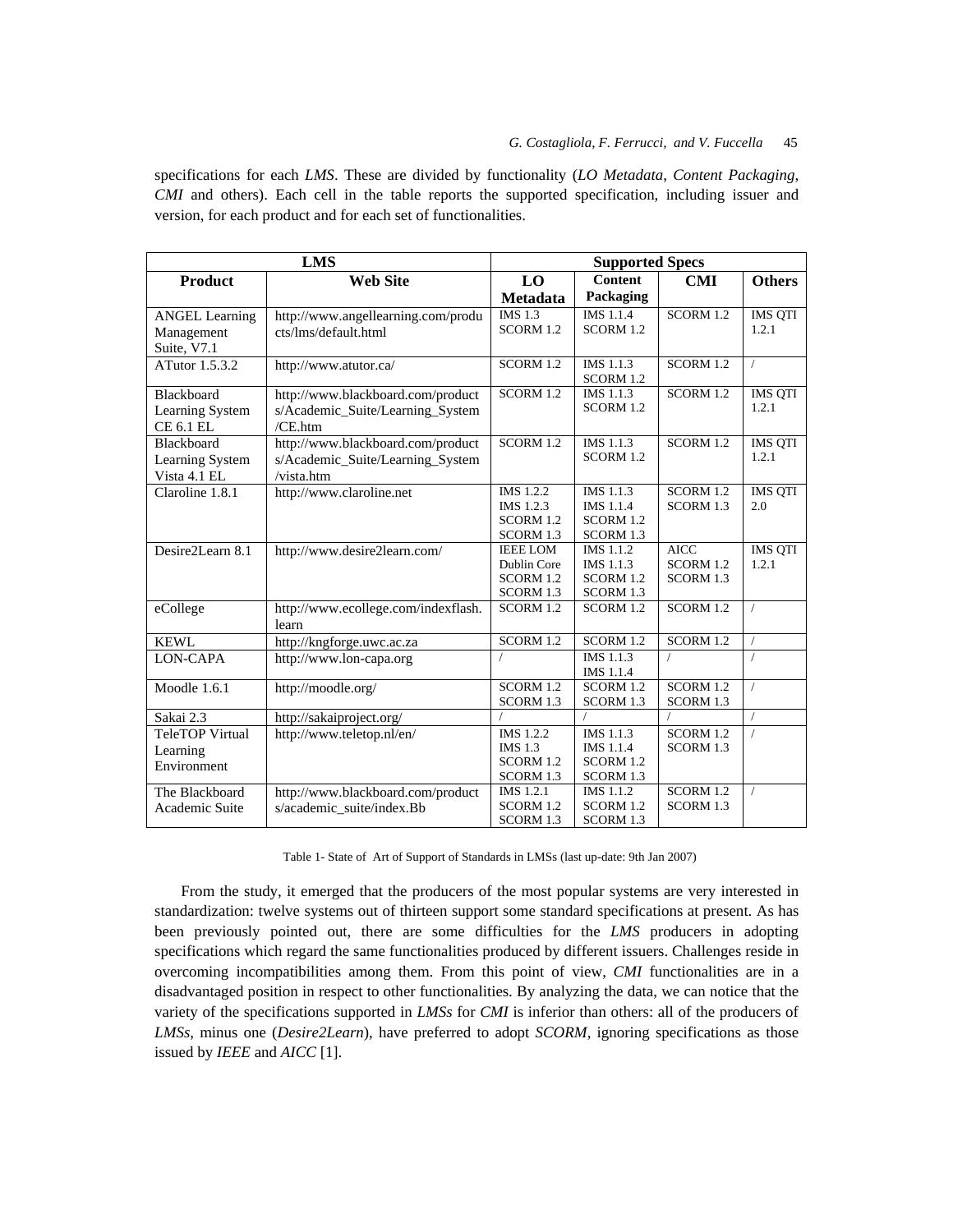Lastly, as also noticed by Buendia & Hervas [7], there are several difficulties for producers in being up-to-date with the latest versions of the specifications: in our survey, the producers have upgraded their *LMS* to the last version (the 1.3, issued in 2004) in only five of the eleven cases in which the *SCORM* model has been adopted.

### **3 The Computer Managed Instruction Model**

The *Computer Managed Instruction (CMI)* model defines a set of functionalities which allow *LOs* to be launched in the *LMS* and to exchange data with it. The issuers (*AICC*, *IEEE* and *SCORM*) propose a very similar model, even though several differences are present even among different versions of the same issuer. Almost all of them are aimed at defining the following common aspects regarding the *LO – LMS* communication:

- *Launch*: the set of rules under which an *LO* can be launched in a Web-based environment
- *API*: the interface of methods to be invoked by an *LO* in order to communicate with the *LMS*
- *Data Model*: the data set on which the communication is based.

Only a limited set of *LOs* can communicate with the *LMS*. These *LOs*, according to the *SCORM*, are called *Sharable Content Objects (SCOs)*, and their communication capability is due to the fact that they contain a specialized software module, called *ECMAScript*, which consists of several *Javascript* functions in the *ECMAScript* standard format.

The core of the *CMI* specifications contains the description of the *LO - LMS* communication mechanism. The way in which it takes place is shown in figure 1, which depicts a Web based scenario where a *LO* has already been launched in a Web browser window and the *LMS* runs within a Web Server.

The *LO (SCO)*, equipped with the *ECMAScript* module, can communicate with another module running on the client side: the *API Adapter*. We will refer to a running instance of the *API Adapter* with the term of *API Instance*. The *API Adapter*, even though it runs on the client side, must be provided by the *LMS*. Therefore, it has often been implemented through a browser plug-in, an *Active-X* object, or, more frequently, through a Java applet. Java applets technology fits the needs of the *RTE* model well, since it can provide a module deployed on a server (the *LMS*), but running on the client (the Web browser). The *API Adapter* module exposes an interface of methods to the *LO*. By invoking them, the *LO* can exchange data with the *LMS* server. In practice, the *API Adapter* works as a broker between the *LO* and the *LMS*, since the former lacks the capability to connect with the *LMS* server directly, due to its nature of a plain document readable through a Web browser.

The *LO* has the duty of starting and terminating the communication session and of leading the data exchange with the *LMS*. On the *LMS* side, an instance of the communication data must be kept. As mentioned before, the *LO* can perform the communication invoking several *ECMAScript* methods exposed by the *API Adapter*. With reference to the 2004 (1.3) version of the *SCORM*, the methods for starting and terminating the communication are, respectively, *initialize*() and *terminate*(). The methods to set and get the *run-time data* (an instance of the data model) on the *LMS* are, respectively, *getValue(<element\_name>)* and *setValue(<element\_name>, <value>)*.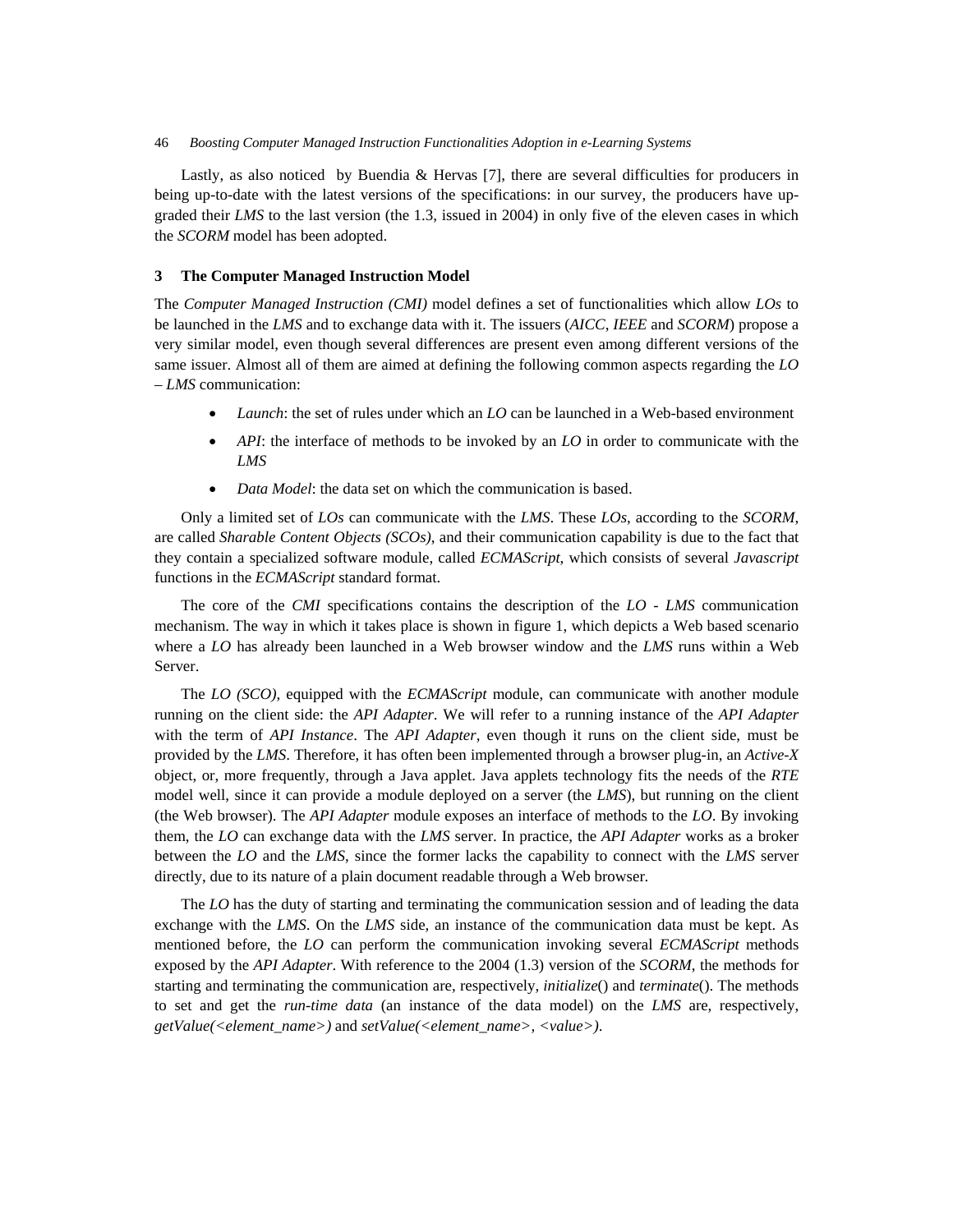The *API Adapter* must handle error conditions which can occur during the communication, and notify the *LO* about them by returning a specific value on a method invocation. Furthermore, the *API Adapter* provides the *LO* with further methods for obtaining information on the errors, in case any of them have occurred.



Figure 1 - CMI Architecture (SCORM RTE)

The *Data Model* is the set of data exchanged between the *LO* and the *LMS* during the communication. For each element, the name, the data type, the access mode (*read only*, *write only*, *read/write*), the multiplicity and other information have been defined. This set of data includes, but is not limited to, information about the learner, interactions that the learner has had with the *LO*, objectives, success status and completion status of the *LO*. The set of data that can only be read *(RO)* by the *LO* is typically information which must be passed from the *LMS* to the *LO* to be shown to the user, such as the learner's name and identifier. The set of data that can be both read and written (*RW*) is information which must be available at the *LO* at its launch and updated by the *LO* at the end of the session. An example of this information is the progress level of the lesson. Finally, an example of data which can only be written (*WO*) by the *LO*, is the time spent by the learner in the session. Generally, there is an instance of the *Data Model* (the run-time data, in the sequel) for each (learner, LO) couple, if the learner has accessed the *LO* at least once. The same instance can be shared throughout the session of the learner on the *LO*, otherwise a new instance can be generated, according to the needs of the *LMS*. All data model elements are identified by a name, composed using a dot-notation (e.g., *cmi.success\_status*).

### **4. The CMIFramework**

An Object-Oriented framework can be defined as a reusable, "semi-complete" application that can be specialized to produce custom applications [21]. Frameworks are one of the most exploited solutions to achieve software reuse, together with software libraries and design patterns [30]. The primary benefits of OO application frameworks stem from the modularity, reusability, extensibility, and inversion of control they provide to developers [14].

The *CMIFramework* is an Object-Oriented Java framework which can be instantiated in order to alleviate the work of *LMS* developers in adopting *CMI* functionalities in their systems, thanks to the software re-use principle. It also solves the incompatibility problems among different specifications, allowing the launch of *LOs* compliant with any *CMI* specification in the same environment. Presently, *CMIFramework* can support most of the specifications produced so far, avoiding the time-consuming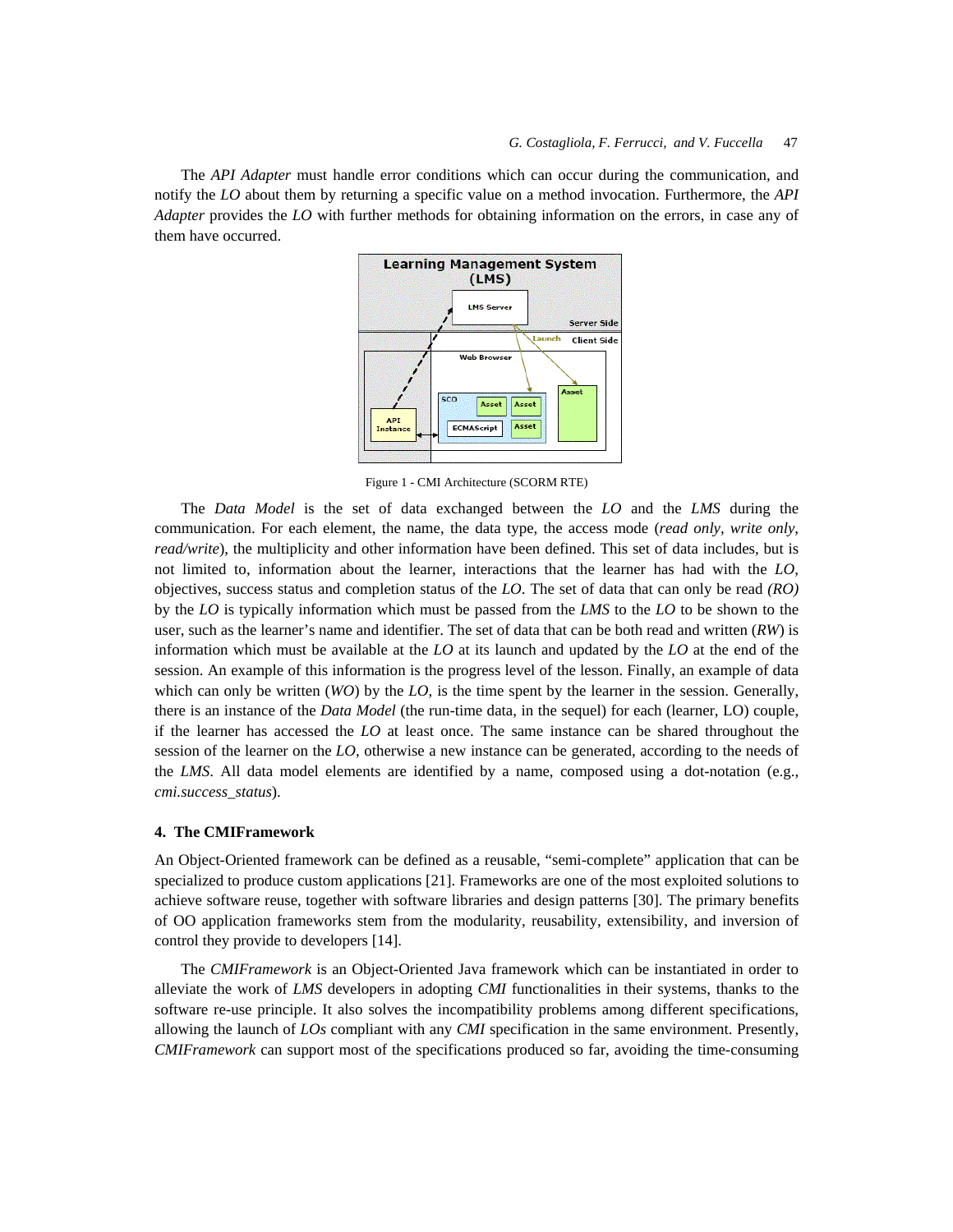task of up-grading all the *LO* compliant with older versions of the specifications. Nevertheless, it has been designed flexible enough to address several future changes in the specifications. Furthermore, it goes beyond the standard functionalities, allowing the developers to define customized solutions, not necessarily adhering to them strictly. Once the framework has been instantiated to support *CMI*, adding a newer version of the specifications can be done only by editing the configuration of the framework.

To elaborate, among the features of *CMIFramework*, we can find the support for *LMS*-defined *API Interfaces* with the related error handling system and for *LMS*-defined data models. These *LMS*defined solutions can be combined to standard ones, providing all these functionalities in a unique environment. Other interesting features of the *CMIFramework* is the caching of the *LO - LMS* communication and the server-side persistence of the *Run-Time* data.

*CMIFramework* has an innovative architecture. On the client-side, it allows the deploying of any number of *API* Interfaces. This is simply done mainly by editing the XML-based configuration and coding the interface. The configuration also allows the designer to completely define the elements of the *Data Models*.

On the server-side, a small amount of code must be written in order to customize the *LMS* behavior on the occurrence of the main events of the communication: the actions to undertake on initialization, commit and termination, can be handled by customizing the server-side module.

### *4.1. Main Functionalities*

As mentioned before, the reference model has been subject to several modifications through the many documents that discuss *CMI* functionalities. The most important ones take into account the definition of the following aspects: the interface of the *API Adapter*, the error handling model and the *Data Model* elements. The main configuration features and the extension points of the framework concentrate above all on these aspects. In particular, our framework supports the following main functionalities:

- Full implementation of all the *CMI* specifications produced so far;
- Caching of the *API Instance LMS* communication;
- Server side persistence of the run-time data;
- Support for more than one *API Instance* interfaces and for their related error handling systems;
- Support for more than one *Data Model;*

The way in which the *API Instance – LMS* communication takes place follows a consolidated set of rules. The framework supports these rules and, moreover, it implements a sort of communication caching: the run-time data, initialized by the *LMS*, is sent to the *API Instance* before the communication takes place. Later on, all the read and write operations are performed locally. Only at the end of the communication, the instance is sent back to the *LMS*, avoiding delays in the communication due to possible slow communications.

The specifications consider some cases in which the run-time data could be persisted, to be possibly loaded and re-used in more than one communication sessions. In order to support this feature, the framework has a support for the persistence of run-time data on the server side.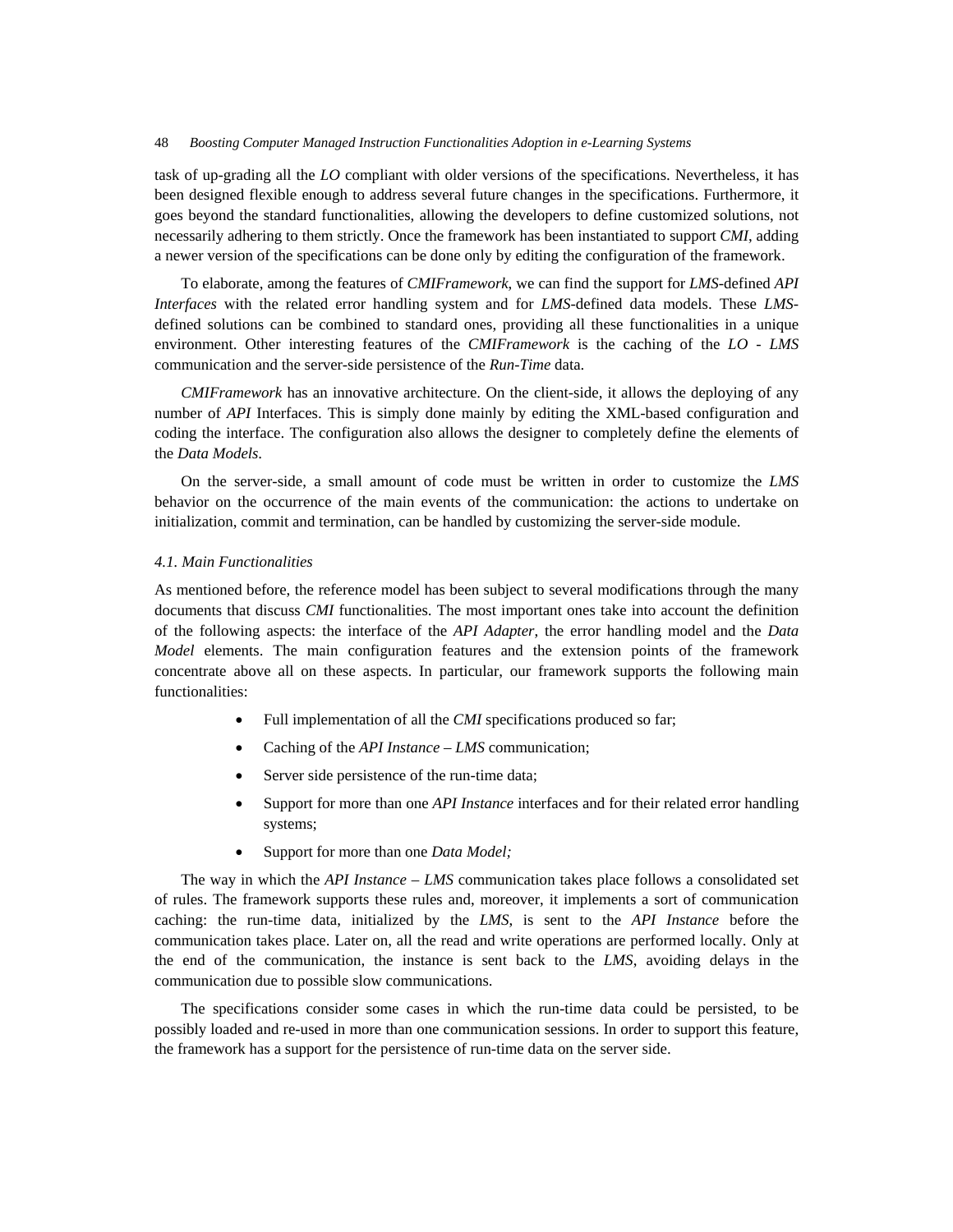The interface exposed to the *LO* by the *API Instance* has been subject to some changes which have regarded, particularly, the name with which the *API Instance* object is identified in the Web page and the method prototypes definition. Even though such modifications could seem trivial, they have been the main source of incompatibility between *LMS* and *LO* authoring tools. To face this problem, we chose to give the framework the chance to expose more than one interface to the *LO*. These interfaces must be defined in the framework configuration. The framework generates them at run-time, just before the launch of the *LO*.

The error handling system is strictly dependent on the *API Instance* interface and, in fact, for each invocation of one of its methods, a set of exceptions can occur. During the evolution of the specifications, the code and the name bound to each of them, have been subject to changes. Moreover, time after time, new error conditions have been defined. An exception mainly occurs when wrong values for the parameters are passed to the invoked methods or when the *API Instance* state does not allow the invocation of a given method. In the event of an error, the method execution is interrupted and an atypical value is returned to the *LO*. The framework allows the *LMS* designer, through a simple configuration mechanism, to list all the exceptions that could occur for a given method of a deployed *API Interface*, providing a large set of predefined *checks*. Furthermore, it could be extended by adding new *check* definitions. All the listed *checks* are triggered before the execution of the methods, to assure that the invoked method can be safely executed. The internationalization support assures that the name and the text of for the error messages are viewed in the language selected in the browser's settings. The *Validator* framework [46], provided by *Apache Group*, has been used for aiding the error handling process.

The data model on which the *LO-LMS* communication is based has been in the centre of the debate since its first definition by *AICC*. Later on, several more data models have been defined. Even in this case, in order to support all the specification documents, the framework has been designed to support more than one data model. For each data model, the elements that constitute it, can be defined by the *LMS* administrator, setting their identifier and type in the configuration. Moreover, other information concerning them can be defined, such as: the access rules to the element, some constraints on its value and some eventual dependencies on other elements. Finally, it is possible to define some derived elements, calculated on the basis of the values of other elements. Even in this case, some predefined classes to calculate derived elements have been made available to the *LMS* developer. The framework can be extended as well, writing the code of the method that calculates the derived element.



Figure 2 - Information model of the apis.xml configuration file

The framework configuration is easily performed by editing two *XML* files. Their formats are shown in figure 2 and 3. The first (named *apis.xml*, see figure 2) allows us to define the *API Instance* interfaces. This can be done by adding a new *APIset* element. The interface methods can be defined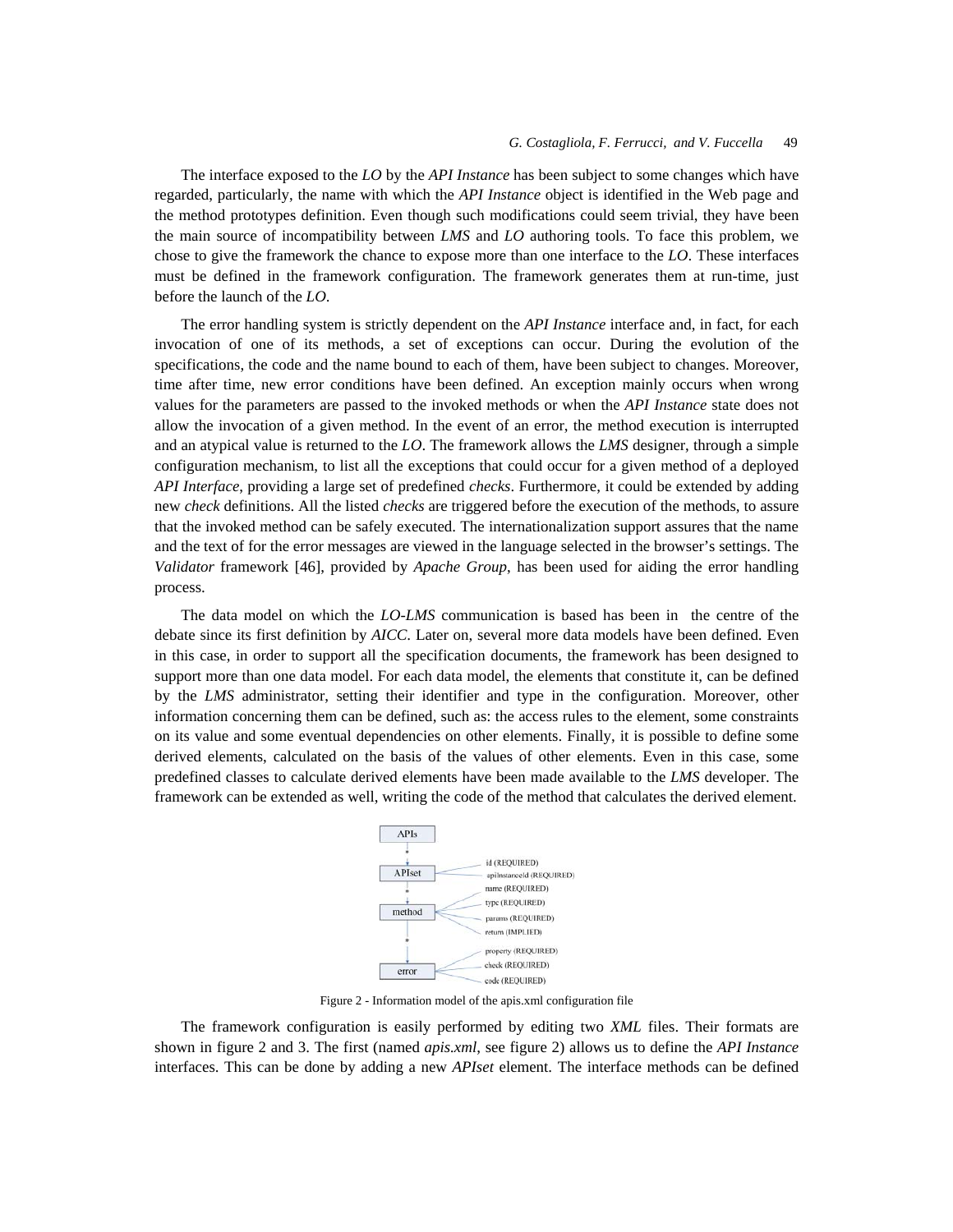through the *method* element. The error conditions which must be checked on a method can be defined by using the *error* element.

The *datamodels.xml* configuration file allows us to define the supported data models. Each of them, represented by a *datamodel* element, can contain both simple elements and derived elements, represented, respectively, with the *element* and the *derived*-*element* XML elements. Constraints on the elements can be defined by using the *value* element, while, in order to define dependencies between them, the *dependency* element must be used..



Figure 3 - Information model of the datamodels.xml configuration file

## *4.2. Architecture*

The framework is composed of two main components: a client-side one and a server-side one. The former is composed of modules running in the Web browser (Java applets), archived in a *JAR* (*Java ARchive*) compressed file. The latter is a Java library of modules for use in Web-based applications.

The client component provided by the framework is, in practice, an *API Adapter* slightly modified, compared to the one shown in figure 1, in order to communicate with *LOs* conformant to different versions of the specifications and to allow the deployment of *LMS*-defined *API Interfaces*. As stated in section 2.1, the *API Instance* runs on the client in the LMS main page. This characteristic has been modeled with the composition relation in figure 4a.

As stated before, the *API Adapter* is usually implemented through a Java Applet. Unfortunately, this solution only allows a limited set of methods to be exposed to the *LO*. Furthermore, these methods' signatures must be established at the development-time. For example, a *SCORM 1.2* conformant *API Adapter* will contain the *LMSInitialize*() method, while this method is simply called *initialize*() in *SCORM 1.3*.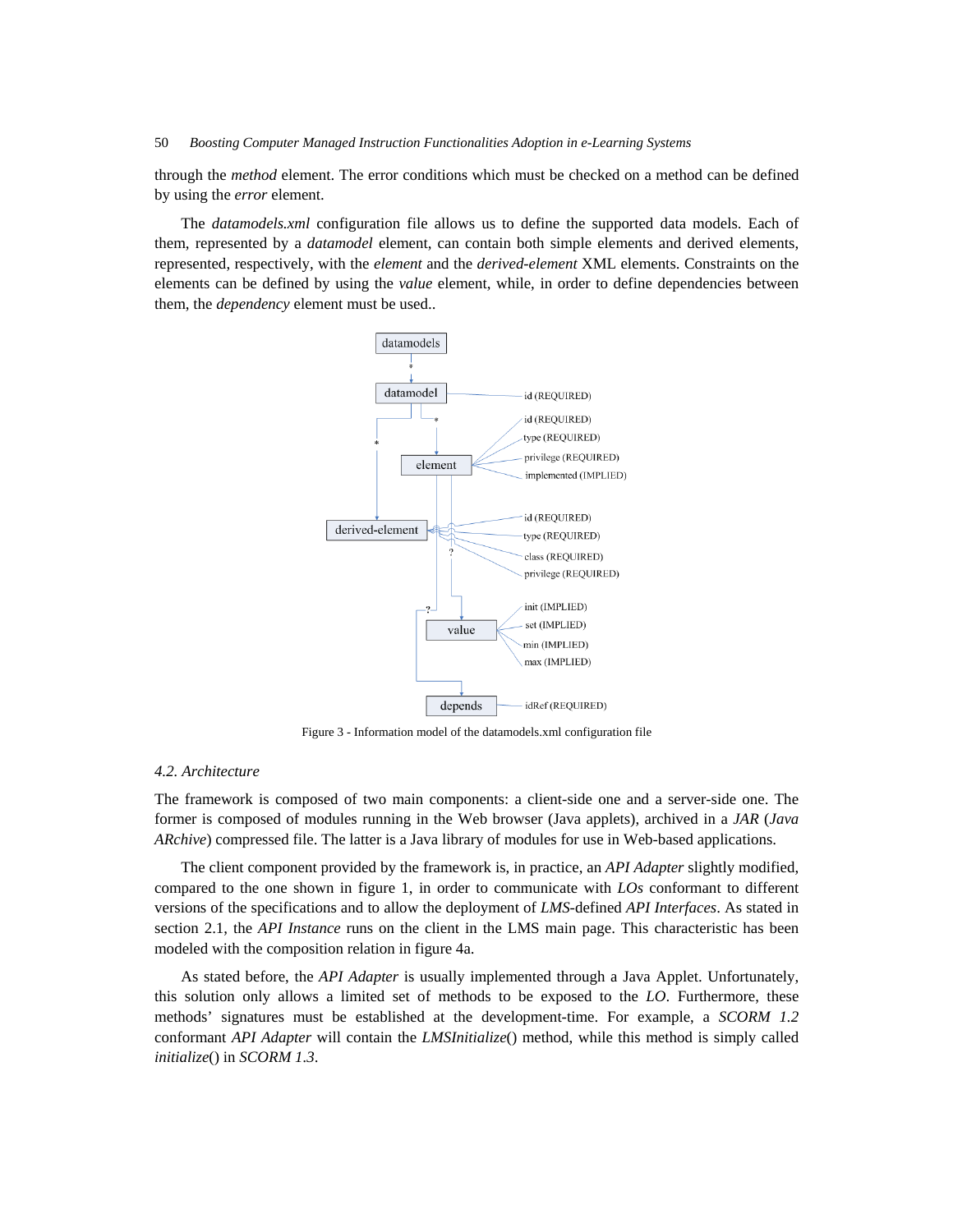To support the definition of the *API Interface* at the deployment-time (by editing the configuration) we use the following pattern: the *LO* does not invoke methods directly on the *API Adapter*, but on a new *API Interface* module, implemented through a *Javascript* class. The *API Adapter* is still implemented through a Java applet. The *API Interface* Javascript class is built at runtime by a server-side module which reads the configuration of the framework. It is worth noting that the most recent versions of the most popular Web browsers do support the execution of Javascript Object Oriented code. Just before the launch of the *LO*, the issue of the specifications to which the *LO* is conformant (this information is contained in the *Content Package* from which the *LO* was imported) is determined. Then, the framework looks for the definition of the right *API Interface* in the configuration, generates the Javascript class and instantiates a new object of that class.

The proposed pattern is shown in the *UML* class diagram of figure 4b. The relation of *API Adapter* with the *LMS Main Page* has been modelled as a composition. Before the launch of the *LO*, the serverside module called *APIInterfaceGenerator*.*jsp* builds the *APIInterface* Javascript class. Then, the *LMS Main Page* launches the *LO*, which contains (modelled through a composition relation) the *ECMAScript* module, as the specifications prescribe. The *LO* can invoke the *APIAdapter* methods indirectly through the *APIInterface*.

To compel the *LO* to interact with the *APIInterface* Javascript class instead of the *APIAdapter*, the framework makes use of the following trick: it is the *APIInterface* object and not the *API Instance* to be inserted in the *LMS Main Page* with the standard identifier used by the *LO* to locate the interface (the identifier's value is *API* in the *SCORM 1.2* and *API\_1484\_11* in the *SCORM 1.3*).



Figure 4 - Architecture of CMIFramework

The server component is composed of two main modules: *ConfigurationManager* and *CMIManager*. The former must be instantiated in the *LMS* by composition, the latter by inheritance, as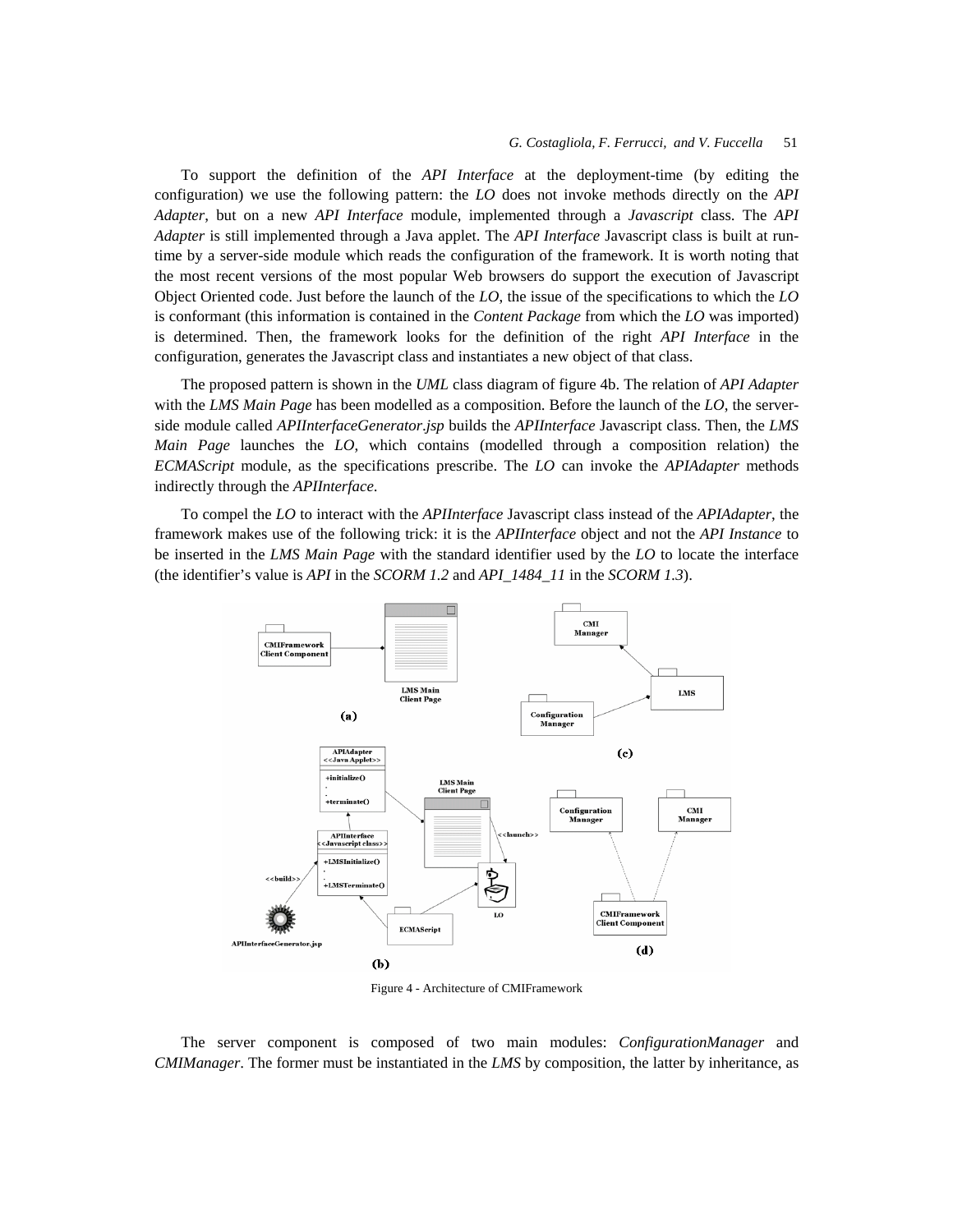shown in figure 4c. The *ConfigurationManager* is responsible for reading the configuration from the *XML* files and for sending it as serialized objects on demand to the client component. Besides the definition of the *API Interfaces*, the remaining part of the configuration consists of the definition of the data models to support, including the whole set of its elements and derived elements. As for the *CMIManager* module, its core has been implemented as an abstract Java Servlet, such that it can be customized for *LMS* implementations. The *CMIManager* is responsible for handling the server side duties of the *LO-LMS* communication. The customizable features are *LMS*-defined actions to undertake before the start of the communication, after the end of the communication and on the commit of the changes made to the run-time data, through the implementation of *onInitialize*(), *onTerminate*() and *onCommit*() methods, respectively. In practice, the developer only needs to create a Java servlet which extends the one provided by the framework and to implement the above methods. For a typical implementation, before the communication starts, the run-time data could be initialized with some information kept by the *LMS*, such as the personal information of the learner and the progress status of the learner on the lesson. Furthermore, the run-time data, received from the client, could be used to update the *LMS* records after the communication or on every commit event. The interactions just described, between the client component and the two server modules, are shown in figure 4d.

## *4.3. Case-Study: A SCORM Module for Sakai*

The *Sakai Project* [35] is a community source software development effort to design, build and deploy a new *Collaboration and Learning Environment* for higher education. The *Sakai* application framework has been customized by our developers in order to obtain a learning environment called *Running Platform (RP)*, which has been used at our department for the management of the courses, in a blended learning style.

A prototype for a new tool for *SCORM RTE* has been developed in order to test the effectiveness of our framework in creating an environment in which *LOs*, compliant with different versions of the *SCORM* specification could have been launched. The module, originally designed as a stand-alone application, was later integrated into the *RP.* The stand-alone application, called *CMILMS*, is a minimal system, which is only able to launch pre-loaded *LOs* conformant to the versions *1.2* and *1.3* of the *SCORM*. *CMILMS* adopts the classical three-tier (Presentation-Logic-Data) architecture of Web applications. The *CMI Framework Client Component* has been deployed in the *Presentation* layer of the application by simply putting the JAR file among the Web content of the application. Furthermore, it has been instantiated in the JSP pages of the application through the use of a *Tag Library* [43] developed ad hoc.

The server component has been instantiated in the *Logic* tier of *CMILMS* as explained in the previous chapter: the *CMIManager* module by inheritance and the *Configuration Manager* module by composition. The *CMIManager* has been extended in order to customize the server side behavior of the application. In this case, both the methods *onInitialize*() and *onTerminate*() have been implemented. In the former, the data model used for the communication has been initialized with the data to pass from the *LMS* to the *LO*. The latter has been used for the opposite purpose. In both cases, simple *JDBC* code has been added to these methods. The server-side persistence of *run-time* data, provided by the framework, has been used to share the data model instances across multiple sessions of the same learner on the same *LO*. The framework has been configured by declaring the *API Interfaces* and the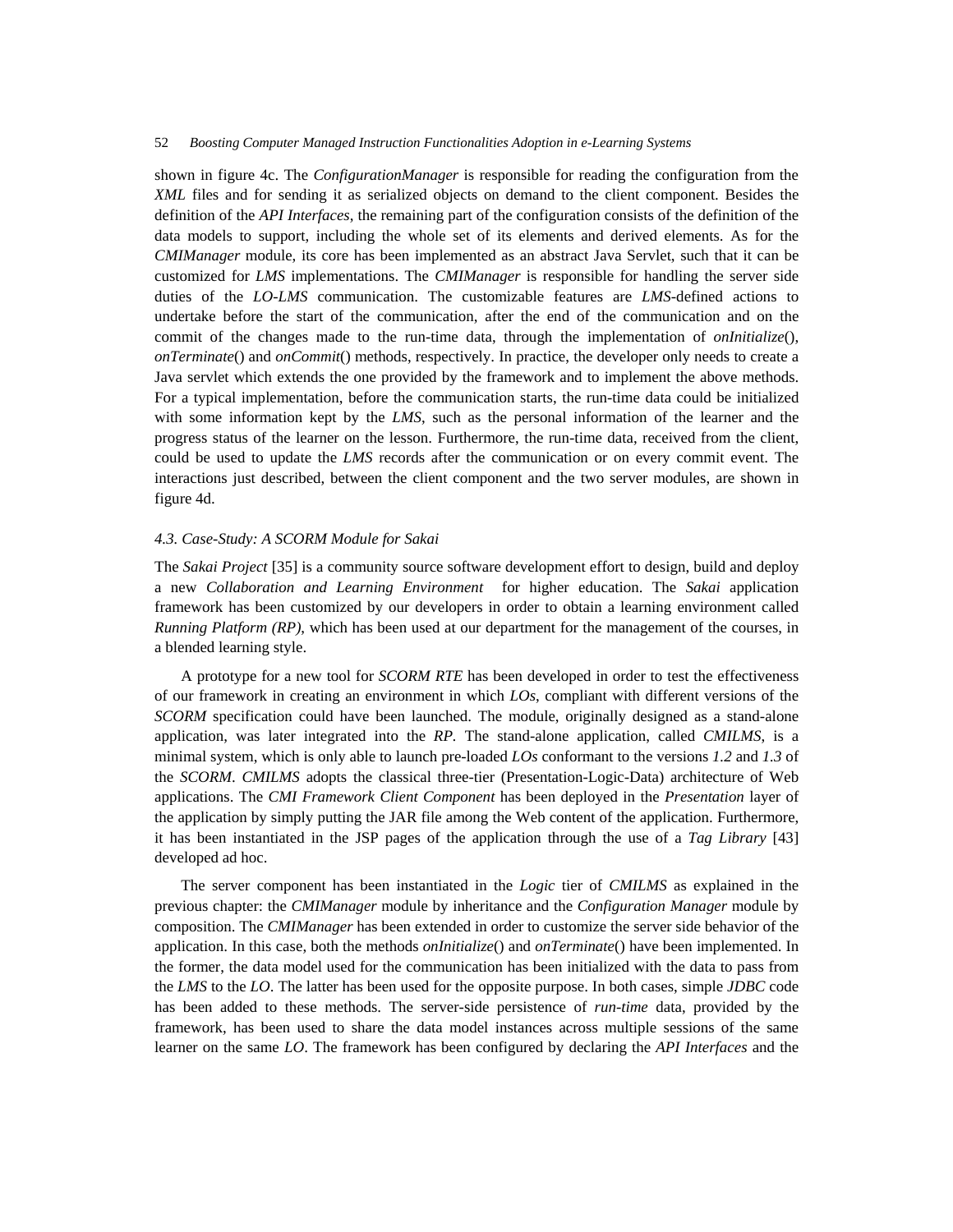data models for both the supported versions of the *SCORM*. Extracts from the configuration files are shown in appendix A.

*Sakai* offers a suitable container for tools and associated services. Its architecture is quite flexible to allow different levels of integration for the tools. The most loosely coupled integration level allows the developer to integrate stand-alone applications. At the scope, two main rules must be followed:

- The request must be intercepted and dispatched to the application by a module called *Sakai Web-App Gateway*
- 2. Basis services, such as authentication and authorization management, must be provided by an interface called *Sakai API Gateway*.

In light of these arguments, the main integration programming activity has consisted in the modification of the *CMILMS* application in order to dialog with the *Sakai APIs*. The architecture of the integrated system is shown in figure 5. The whole application runs in a Java Web Container (Apache Tomcat, in our test deployment). The *CMILMS* application uses the *Sakai* framework as a container for all the needed services: for the handling of the HTTP requests and responses and for the use of basic services such as authentication, authorization and user group handling.

To plug the *Sakai WebApp Gateway* in the application, actually, there was no need to modify the application: we just needed to develop a *servlet filter* for the requests and the responses. A *filter* entry was added to the *deployment descriptor* (the *web.xml* file) of the application.

At the *Presentation* tier, some work was necessary in order to harmonize the aspect of the final application: the *Cascading Style Sheets* of *RP* have been applied to the Web pages of the application. Then, the original main page of the *CMILMS* application has been linked to an *iFrame* in the *RP* page which launches the *LOs*.



Figure 5 - Architecture of the *Running Platform* with the integration of the SCORM module (*CMILMS*)

The work necessary to plug the *Sakai API Gateway* in the application has been slightly more complicated: the handling of the user accounts, based on *JDBC*, of the stand-alone version have been substituted with some calls to the *Sakai API Gateway*. This has been done in every part of the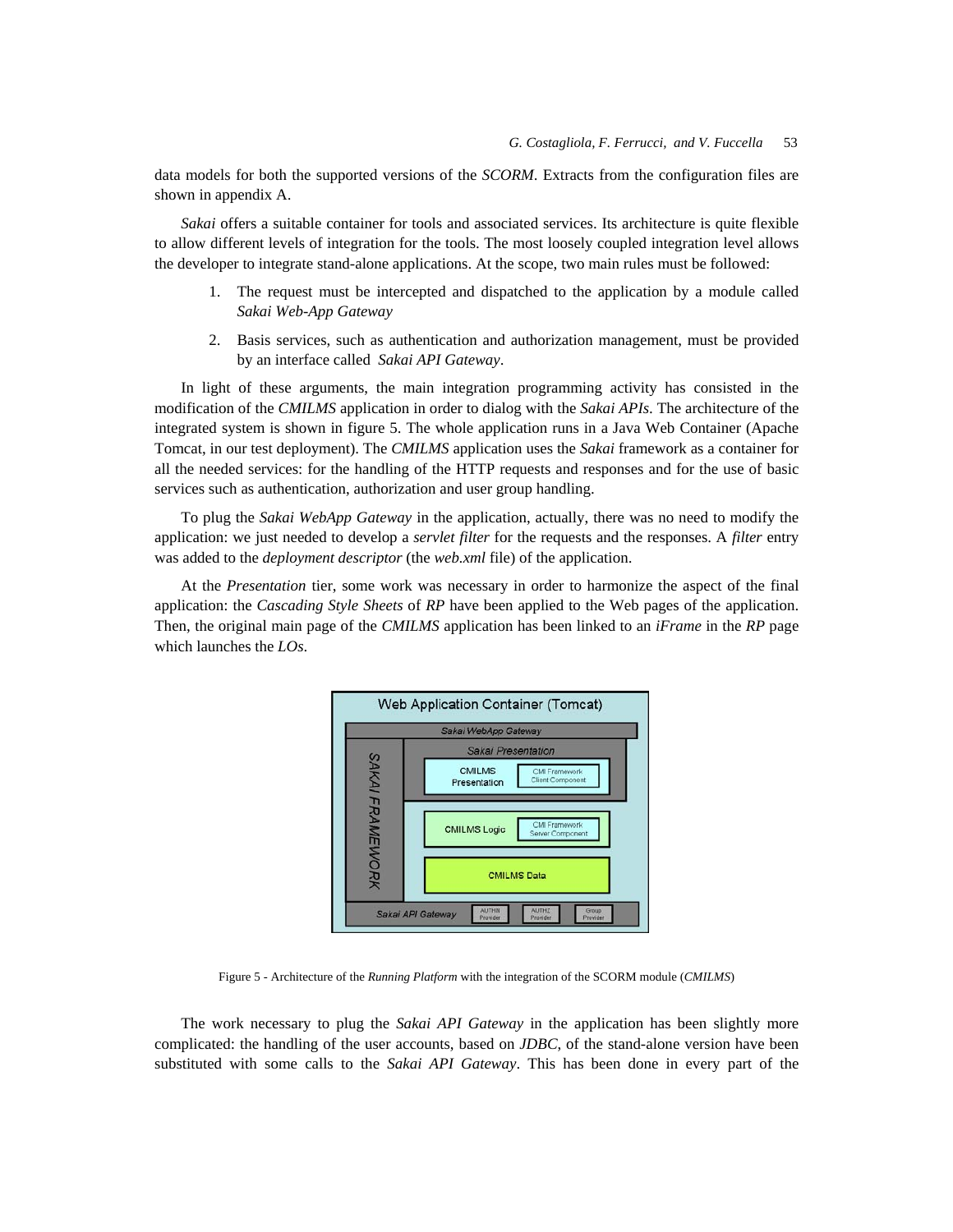application dealing with the user handling (both in the *Logic* and in the *Data* tier). Additionally, some user accounts and information have been imported from the application database to the *RP* one.

### **5. The SOA-based Model for CMI**

According to *OASIS* [28](the *Organization for the Advancement of Structured Information Standards*), *SOA* can be defined as *a paradigm for organizing and utilizing distributed capabilities that may be under the control of different ownership domains. It provides a uniform means to offer, discover, interact with and use capabilities to produce desired effects consistent with measurable preconditions and expectations*. *SOA* offers several advantages to developers (reusability, composability, autonomy, optimization and discoverability) and is very useful when loose-coupling, that is, a low dependency among systems, is needed. For the latter requirement, OO systems appear inadequate, since objects are strictly tied in the applications, thus it can be very difficult to offer functionalities as "services". Even under the point of view of interoperability, SOA overcomes the OO model, since the most common Object-based distributed system technologies (i.e CORBA or J2EE) are based on quite different and incompatible object models [13]. *SOA* is strictly related to Web services: actually, Web services can be regarded as a realization of *SOA*.

This section defines a *SOA*-based architecture for offering the *CMI* functionalities from a service external to the *LMS*. Our solution is valid for a generic *LMS*. A real-world application, based on our model, is contained in the last sub-section. We propose a decomposition performed at two different levels: at a higher level, the separation of concerns between the *LMS* and the external service is specified; at a lower level, the modules composing each service are identified. Only the basic functionalities of the *CMI* model, such as the launch of *LOs* and the *LO-LMS* communication, together with basic *LMS* functionalities, such as the management of *LO*, are considered. Other services which can be found in a common *LMS* or other standard functionalities, which are not pertinent to our research, are not considered in this work. This choice does not prevent us from applying our model to wider systems.

### *5.1. Definition of the Services*

The main objective of this phase is the definition of the services to build and of the logic encapsulated in each of them. Most of our work in this phase consists of establishing how to span the *CMI* functionalities among the identified services. Our aim is to alleviate the duties of the *LMS* as much as possible in the handling of *CMI* functionalities. Most of the work will be provided by an external service, which will be referred to as *CMI Service*.

In order to support the *CMI* model, the basic functionalities of an *LMS* are the following:

- managing users (above all, learners and tutors) and keeping an *LO* database;
- launching and dismissing *LOs* on learner's demand;
- communicating with the *LO*, providing the learner's user-agent with The *API Instance*;
- handling the run-time data: the *LMS* must create an instance of it using names and types defined in the *Data Model*, keep it up-to-date during the communication and save it for future sessions.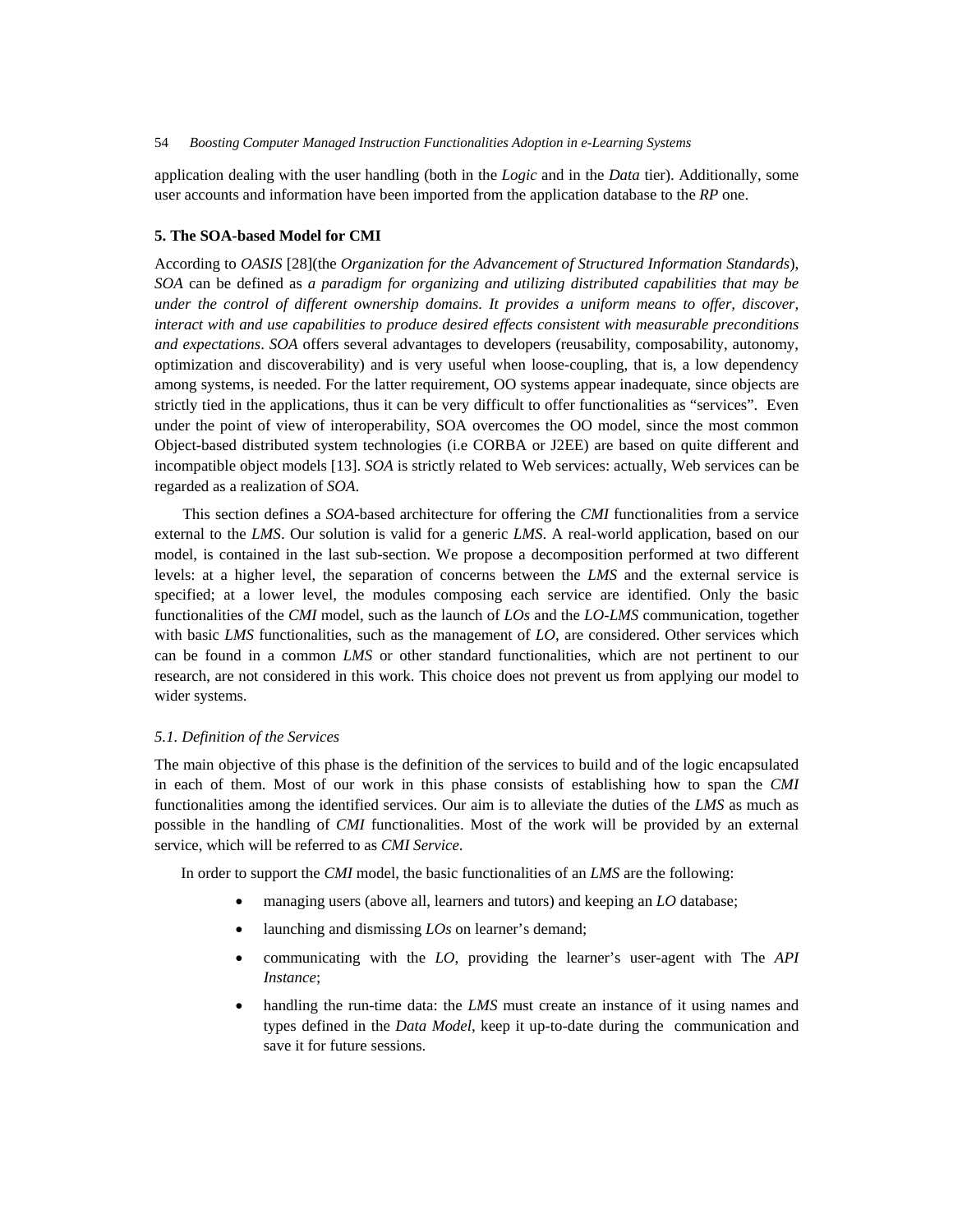The handling of users, including registration, authentication and authorization services, must be a duty of the *LMS*. Digital repositories of *LOs* can be external to the *LMS*. For example, the solution proposed in [48] uses a dedicated server for keeping LOs. Other solutions integrate them on the same server as the *LMS* which launches them. We prefer to deal with the separate servers option because it is flexible enough to include the integrated one: once an external service is identified to keep *LOs*, it can still be placed on the same server as the *LMS*. We will refer to the service which keeps *LOs* and provides them to the *LMS* as *LO Repository service*.

According to the *CMI* model, among the operations provided to the learner by the *LMS*, there are the launch, the suspension, the resume and the dismissal of an *LO*. The communication between the *LO* and the *LMS* must start on the *launch* or *resume* events and must end on the *suspend* or *dismiss* events.

While it is quite clear that the *CMI Service* is in charge of hosting the server-side module which handles the communication with the *LO*, more doubts can arise as to which service should provide the *API Adapter* to the user-agent. As pointed out in section 2.2 this is a duty of the *LMS*. The *API Adapter* must be downloaded and run on the client-side. Due to these requirements, a common solution is to implement the *API Adapter* as a Java applet, which can be packed in a *JAR* file and downloaded through the *HTTP* protocol. As before, we will refer to the instance of the *API Adapter* running on the user-agent as *API Instance*. To avoid complications, the following reasons suggests the inclusion of the *API Adapter* as a module of the *RTE Service*:

- The *API Instance* must interact with the server-side module responsible for the communication. Putting the *API Adapter* on a separate service from this module gives no practical benefits and would compel us to define a standard protocol for the communication.
- A security limitation of Java applets prevents them from establishing network connections with other servers than the one from which they have been downloaded. This limitation, however, can be overcome by using signed applets or changing useragents security policies.

The last considerations concern how and where to keep the communication run-time data and, if they are kept by a service external to the *LMS*, how to make this data available to the latter during the communication. It is widely accepted that run-time data is not part of the *LMS* database. In the past, a poor design choice, adopted in some systems, was to design the *LMS* database in conformity with the *Data Model* of the *CMI* model. This choice should be avoided for the following reasons: firstly, the *Data Model* has a hierarchical structure, which does not fit well with the relational model that is almost always used by *LMSs*; secondly, the definition of the data model has been subject to changes across the versions of the *SCORM* specifications. To be up-to-date, it would have been necessary to re-engineer the systems designed with the database conformant to the *Data Model*.

In light of the previous observations, our choice is to keep the run-time data on the *CMI Service*. In the next section we will explain how to make the run-time data available to the *LMS* when needed. The above reasoning led us to identify the services model for *CMI* functionalities shown in figure 6. It identifies the services and the operations for each of them. Including only the *CMI* functionalities, the *LMS* must only supply the operations for the learner to make use of the *LOs*. The *LO Repository*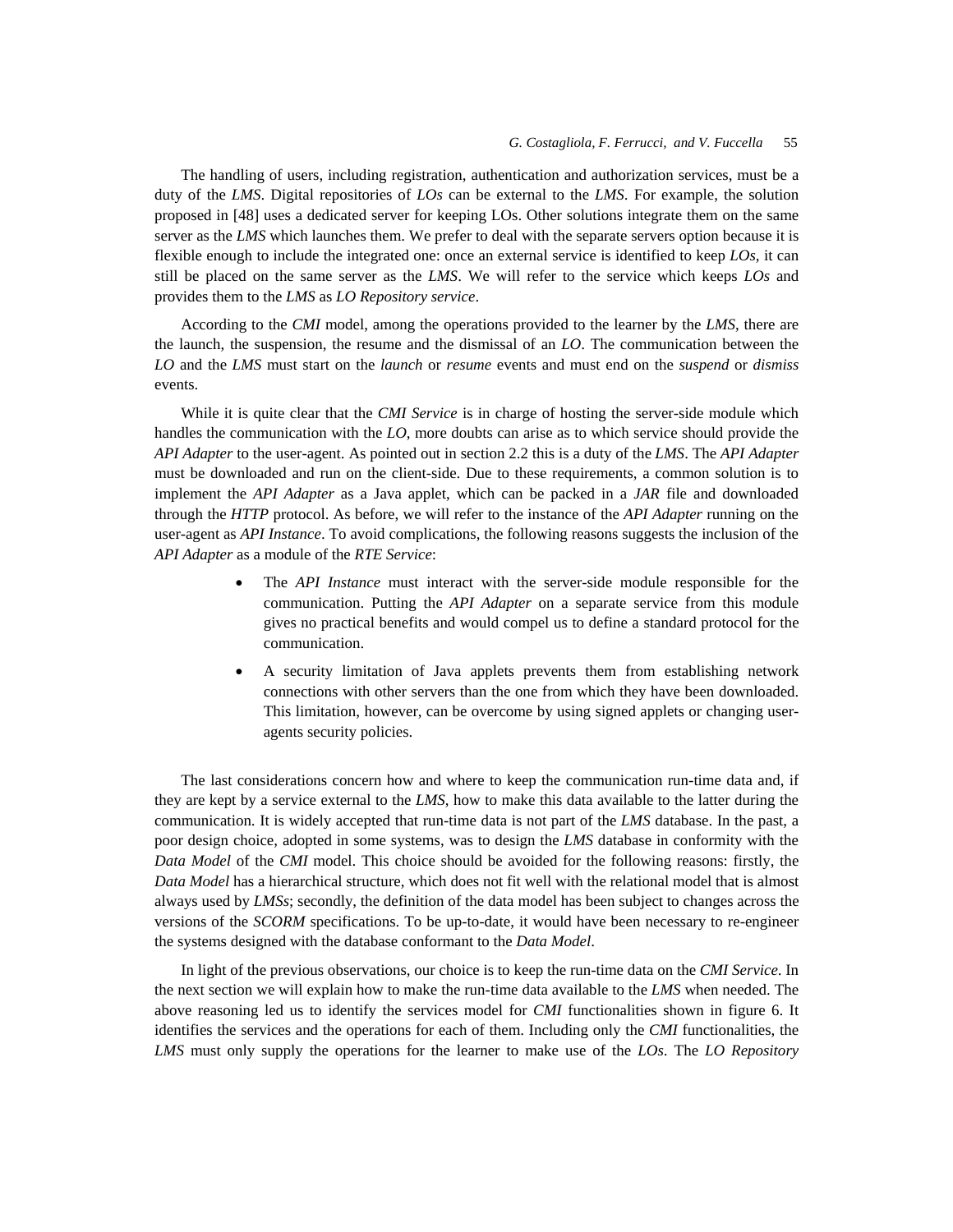*Service* provides the operations related to the administration of the *LO* repository, such as listing, searching and downloading of the *LOs* contained in it. The *CMI Service* is responsible for all the operations to perform the *CMI* communication with the *LO*, for making the run-time data available to the *LMS* and, finally, for making the *API Adapter* available for download to the learner's user-agent.



Figure 6 - Services Model

### *5.2. Architecture*

The main objective in this phase is to define the low-level architectural decomposition of an *LMS* system which offers *CMI* functionalities, using the services identified in the previous section. The interactions among them, with the specification of the message exchange patterns, are shown.

Figure 7 illustrates the "actors on the scene" and their interactions. They are the *LMS*, the *CMI Service*, the *LO Repository Service* and the *User-agent*. The interactions among them are shown with arrows. Wide arrows show Web services-based interactions. The following channels have been defined:

- 1. The channel through which the *User-agent* downloads the *API Adapter* from the *CMI Service*
- 2. The channel for requests and responses from the *User-agent* to the *LMS* to perform operations (launch, suspend, resume and dismiss) related to the *LOs*
- 3. The channel used by the *LMS* to locate the requested *LO* on the *LO Repository Service* and to forward the user-agent's request to the given *URL*
- 4. The channel used by the *API Instance* (running on the *User-Agent*) to perform the *CMI* communication with the *CMI Service*
- 5. The channel through which the *CMI Service* and the *LMS* communicate to allow the *LMS* to access run-time data when needed

Channels from 1 to 4 can use a simple *HTTP* request/response message pattern. The message pattern for channel 5, instead, requires a more detailed explanation on the events which cause the *LMS* to access the run-time data. In our model, the run-time data is kept by the *CMI Service*. According to the *CMI* model, the run-time data can be read and written by the *LO* during the communication through the invocation of the methods *getValue*() and *setValue*() respectively, exposed by the *API Instance*.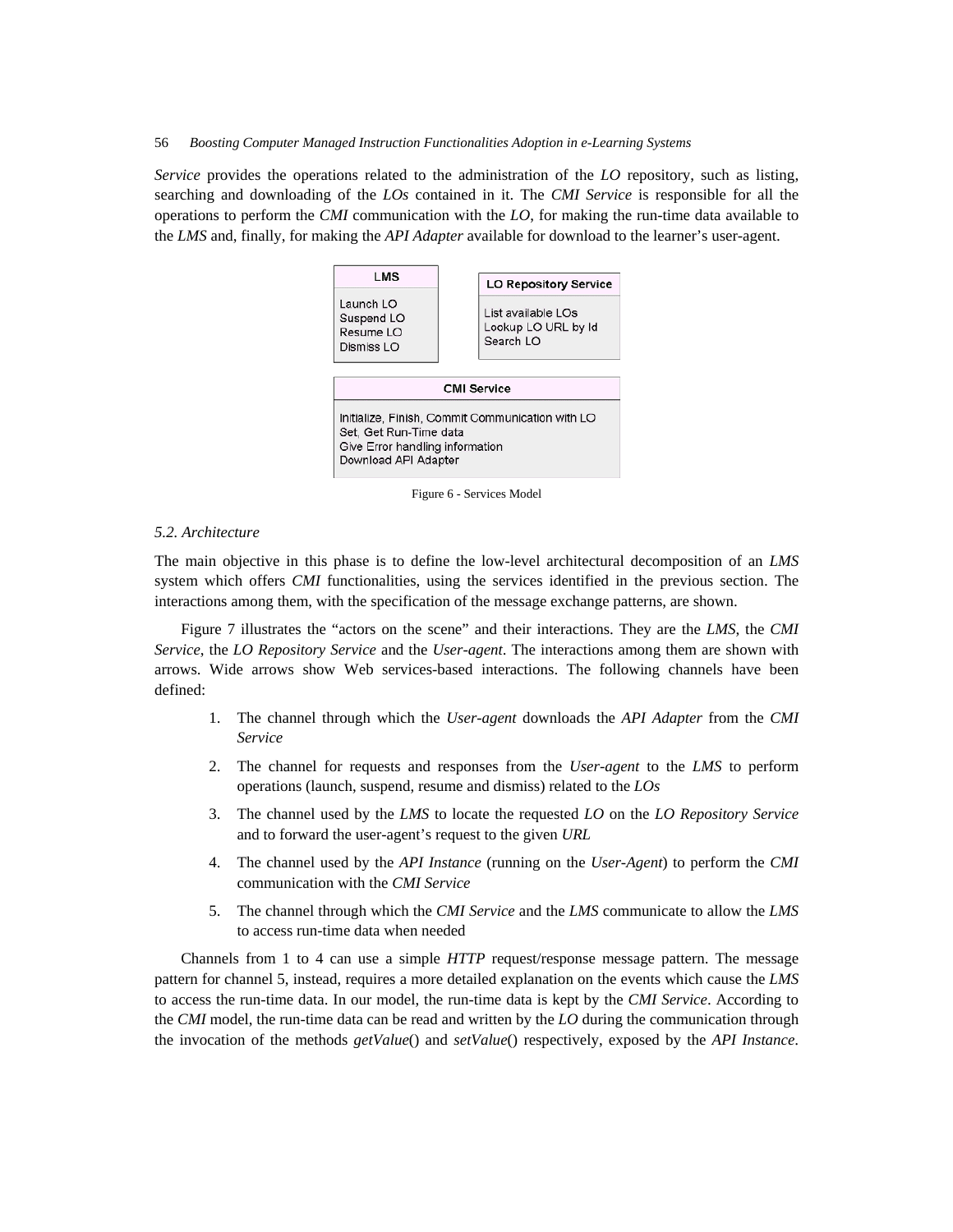Besides the *LO*, the run-time data must also be read and written by the *LMS*. This happens on the occurrence of several events, for the following reasons:

- 1. After run-time data is instantiated and just before the communication starts, the data must be initialized with *LMS*-specific settings
- 2. After the communication is finished the *LMS* can read the run-time data to up-date its internal database with information gathered during the communication
- 3. Whenever a *setValue*() or *getValue*() or *commit*() is performed, the *LMS* could undertake some customized actions.

It is worth noting that, since the *CMI* communication is performed between the *API Instance* and the *CMI Service*, the *LMS* is unaware of the events listed above. Thus, the channel 5 is used to inform the *LMS* of the occurrence of these events.



Figure 7 - Interactions among services

### *5.3. Definition of the Process*

This section describes in detail the communication process between the *CMI Service* and the *LMS*, performed whenever a user-agent asks for an *LO* to be launched. The communication can be based on *SOAP* formatted messages and must be *conversational*: the services keep a state of the conversation during the message exchange. In other words, the messages must be part of a session. To perform this message exchange, the *LMS* must equipped with a service callback endpoint. We will refer to this module as the *LMS Endpoint*.

The basic idea is that the LMS, on a LO launch request from the user-agent, delegates all the duties of the CMI communication to the CMI Service, and only requires to be notified on the occurrence of the desired CMI events (a sub-set of [*initialize*, *setValue*, *getValue*, *commit*, *terminate*]). On the occurrence of those events, the LMS could undertake some actions. For example, some information contained in the run-time data can be persisted by the LMS on each invocation of a *commit* type method. The only event the LMS should compulsorily manage is the *terminate* one, on which it should receive and use in some way the run-time data registered during the communication.

The process has been shown with an UML activity diagram (figure 8): the swim-line on the left shows the activities performed by the *LMS Endpoint*, while the activities performed by the *CMI Service* are shown on the right. The scenario starts when the LMS has received a LO Launch request from the user-agent and has already instantiated and initialized the run-time data. Furthermore, the *API*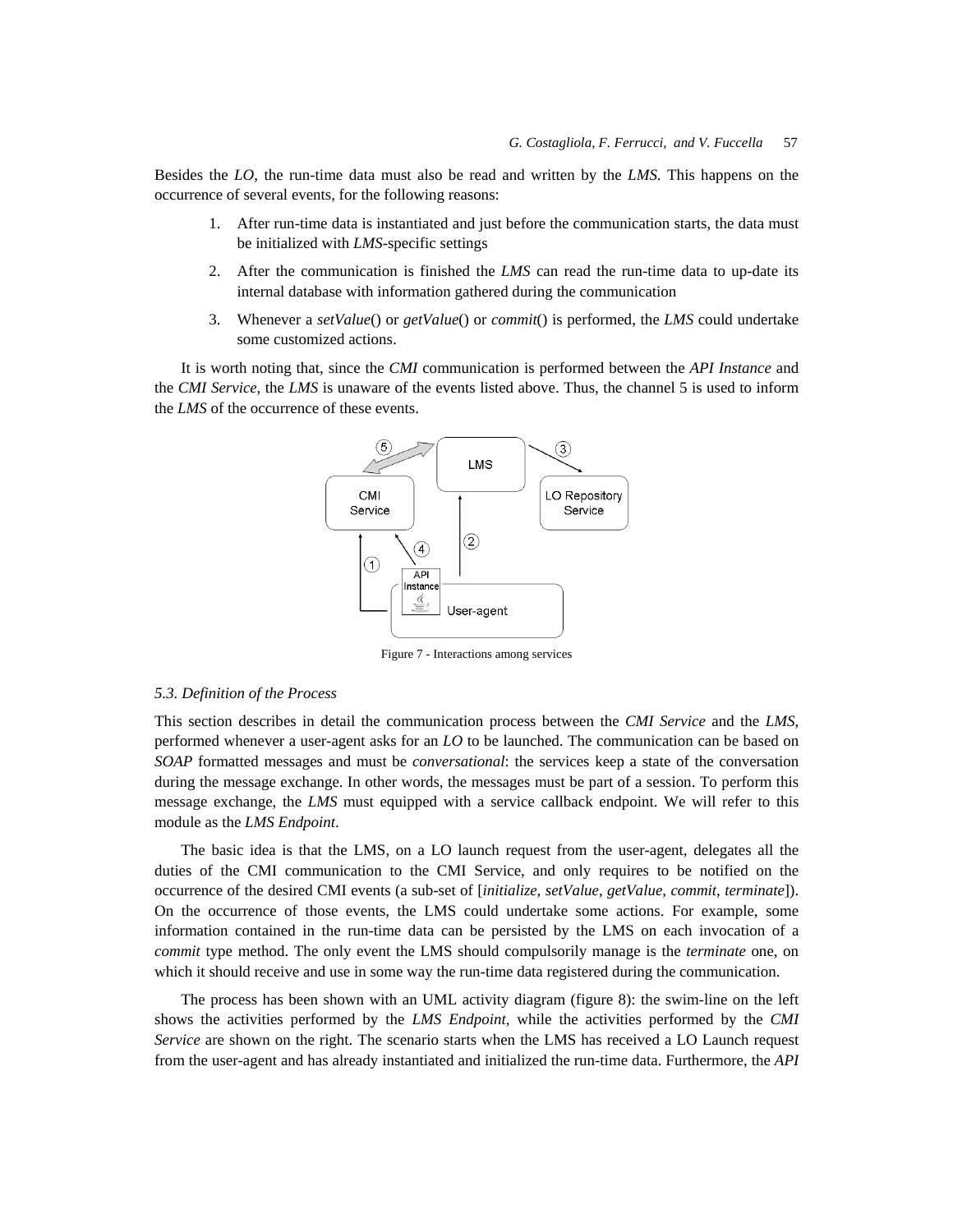*Adapter* has already been downloaded from the CMI Service and an instance of it is running in the user-agent. Firstly, the *LMS* requests the services of the *CMI Service*, sending a synchronous *CMIRequest* message. This message carries configuration information, such as, the issue of the CMI specifications, and, most important, the set of CMI events on whose occurrence it wants to be notified. Furthermore, the entire run-time data are sent with the request. The *CMI Service* replies with a *CMIResponse* message. The above defined operations follow the *request-reply* message pattern (*solicit-response* from the point of view of the *CMI Service*). Lastly, the *CMIRequest* message can, optionally, carry authentication information from the LMS.



Figure 8 – UML activity diagram of the process

Now, the LMS can launch the LO, and the CMI communication can start. The CMI communication takes place between the *API Instance* and the *CMI Service*. Firstly, the *CMI Service* must send the run-time data, just received from the LMS, to the *API Instance*. On the occurrence of the CMI communication events, the *CMI Service* notifies that to the LMS, attaching the whole run-time data to the asynchronous *CMIEventNotify* message. Messages are asynchronous for performance reasons: the communication must not stop on every method invocation and the LMS can undertake the desired action. The message exchange pattern is *notification* from the point of view of the *LMS Endpoint* and *one-way* from the point of view of the *CMI Service*.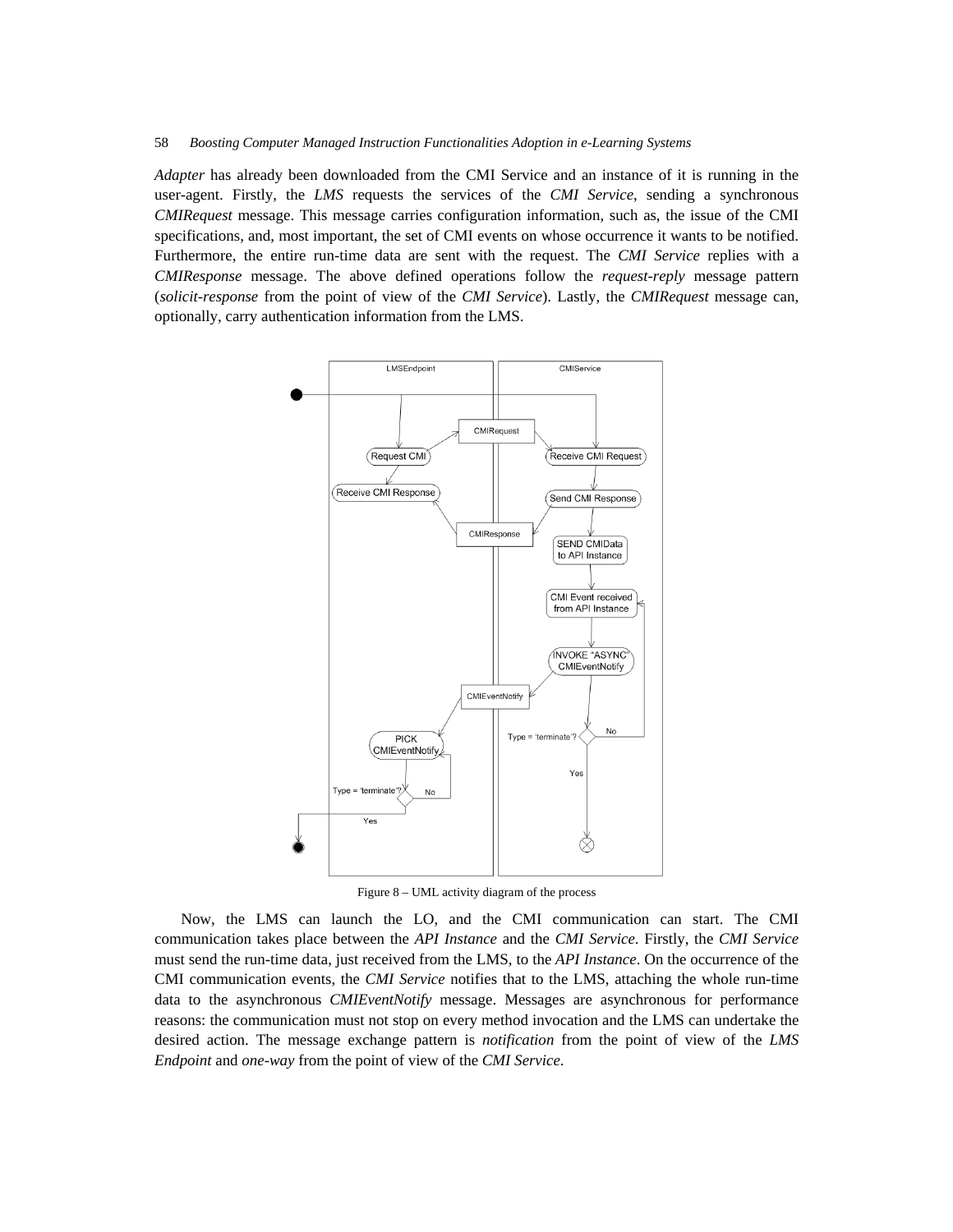On the occurrence of the *terminate* event type, after the notification message, the process terminates.

### *5.4. Case-Study: A SCORM RTE Module for Moodle*

In this section we show how the reference architecture presented in the previous sections has been applied to add *SCORM RTE* functionalities to *Moodle 1.8* [26], a popular *Open Source LMS* developed using *PHP* server-side language. A prototype of the *CMI Service* has been implemented using *Java 2 Enterprise Edition (J2EE)* technology. The choice of such cross-technology system is not the fruit of coincidence, but has been made in order to show the language independency of our solution. Furthermore, the *CMI Service*, developed as a prototype, can be completed to offer its services to more than one *LMS*, based on whatever technology, at the same time.

The *CMI Service* has been built as a *J2EE* Web Application, packaged in a *WAR* file. It can be deployed in any *J2EE* Web container. The availability of *CMIFramework* has allowed us to make little effort in developing the *CMI Service*. We should recall from the previous section that, among the others, *CMIFramework* provides the following components:

- An implementation of the *API Adapter* as a Java applet
- Full implementation of the modules involved in the *LO-LMS* communication
- Run-time data persistence handling module
- A module, implemented as a Java Servlet, which provides methods to override in order to handle the events of the communication.

Thanks to the availability of the above modules, it has been necessary to develop only some modules of the *LMS Endpoint* from scratch. The *Apache Axis* [5] *SOAP* library has been used to compose the messages to carry run-time data to and from the *LMS*, on the occurrence of the events of the communication. To elaborate, these events have been handled by overriding the *onInitialize*() and *onTerminate*() methods, provided by the server side module of *CMIFramework*. In these methods, the code to compose *SOAP* messages has been added. The information carried by these messages include: the event type, a session identifier, to keep a conversational state and the entire run-time data, represented as a list of (name, value) couples. It is worth noting that the caching of the communication has been used: in our implementation we have avoided the *API Instance* and the *CMI Service* to communicate on every single *setValue*() and *getValue*() method invocation. Instead, the run-time data has been changed locally on the *API Instance*, thus sending it to the *CMI Service* only on the termination of the communication.

The *LMS Endpoint* has been developed as an extension of the *Moodle* system. *Moodle* comes with a mechanism to develop extensions to the basic *LMS*: a new module can be developed and integrated by modifying a template provided with the Moodle documentation. Actually, a *SCORM* player for *Moodle* already exists, but it is entirely built as an internal module. Our prototype, however, is aimed at demonstrating how to provide *SCORM RTE* functionalities using an external service. Moodle has an internal *LO* repository, thus, the operations of searching an *LO*, getting its *URL* and so on, are based on the simple invocation of *Moodle API* methods. Furthermore, the *forward* operation with which the *LMS* launches an *LO*, has been implemented as an action internal to the Web server which hosts the *LMS* system. The support for external *LO* repositories has been announced for the 2.0 version of *Moodle*.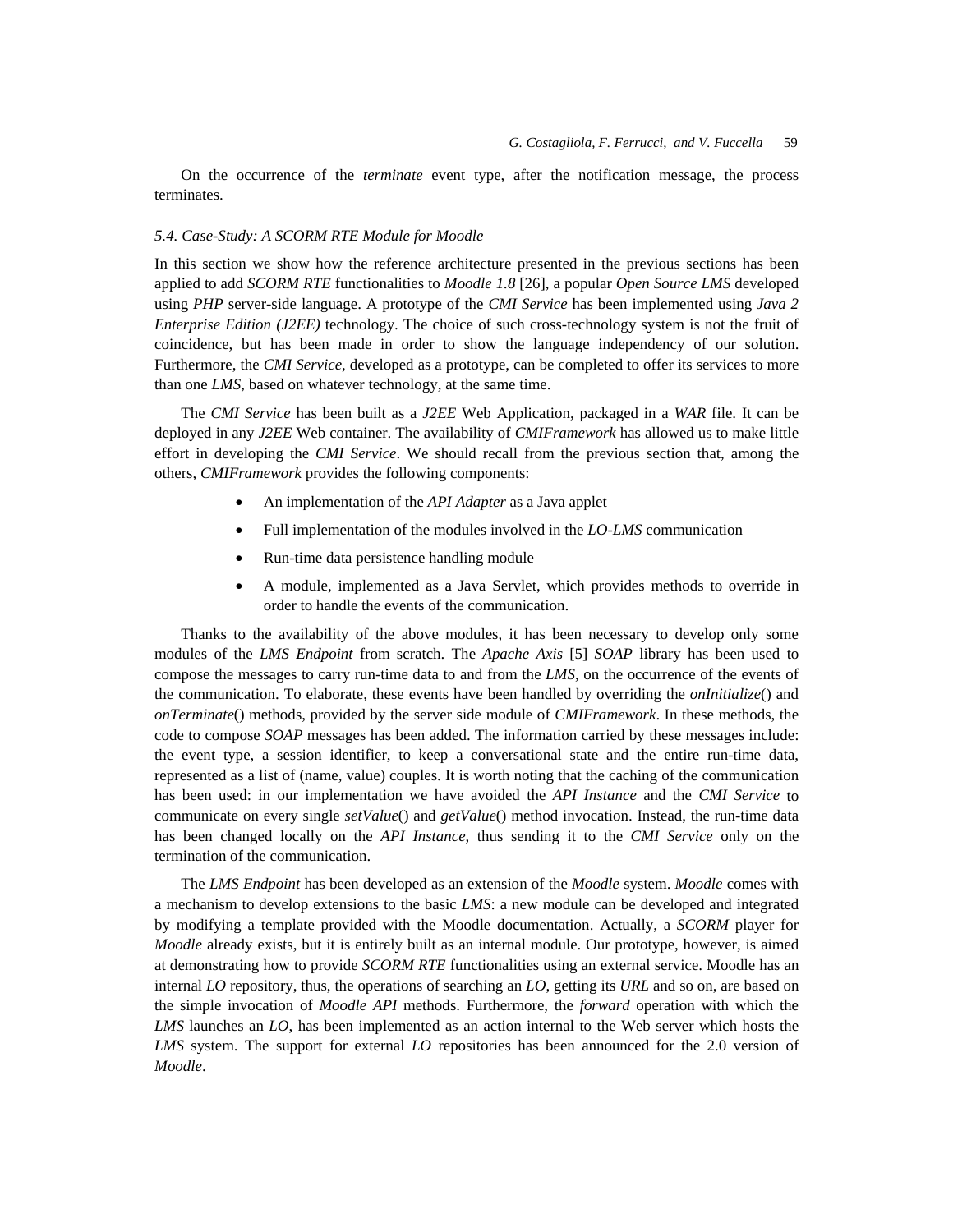Summarizing, our development activity consisted of the following two steps:

- 1. Preparing the environment in which the *LOs* are launched
- 2. Developing the *LMS Endpoint* for *Moodle*.

The activities related to the first point have consisted in simple *PHP* page coding: a *PHP* Web page has been created. The *API Adapter* has been inserted in it as an applet to download from the Web server which hosts the *CMI Service*. Furthermore, this page has been designed to contain a form with the buttons to launch, resume, suspend and dispose a previously selected *LO*.

The development of the *LMS Endpoint* has been quite simple: a free library of *PHP* functions has been used to manage the *SOAP* messages sent to and received from the *CMI Service*. In our simple prototype, the LMS only requires the *CMI Service* to be notified on the *terminate* event. The function which handles the launch operation, contains the code to send a *SOAP* message to register to the *CMI Service*, as described in the previous section. Applying a common pattern, suggested by the *CMI* specifications, the *LO* downloaded from the *LMS* is launched in a child Window of the user-agent. A single function has been created to decode the message from the *CMI Service*, read the event type and locally persist the run-time data.

To handle the conversational state of the communication we have adopted the 1.0 version of the *SOAP Conversation Protocol* [41]. This protocol makes it easy to conduct stateful conversations between two parties. In appendix B, the definition of the *CMI Service* is shown through a *WSDL* document. Furthermore, the appendix contains the BPEL code for the definition of the *CMI Service* process.

## **6. Related Work**

Challenges in the adoption of standards have been the main motivation for the investigation of approaches which insure the re-use of standard functionalities [47]. To this extent two main solutions have been explored:

- Providing LMS developers with frameworks [27, 9, 32] and reference implementations [25, 31, 39] of standard functionalities.
- Proposing architectures and reference models [8, 16, 29, 44, 47, 48, 49, 50] to adopt in real systems in order to establish a widely accepted decomposition for *e-learning* systems. Once established, these models should facilitate the independent development of the identified components.

In order to simplify the duty of the developers, some reference implementations have been developed. The most important of them is *SCORM Sample RTE*, freely downloadable through the SCORM website. In [25] an implementation of the *SCORM*, adapted to present contents on mobile devices, is presented. Beside the implementations based on Java, such as the ones cited so far and as the further product described in [31], some systems have been developed using the *Microsoft .Net* framework, such as *DotNetSCORM* and the one described in [39], which implements the *LO – LMS* communication using Web Services.

As for frameworks and libraries, an experiment is shown in [27], which proposes a library of reusable components and testing tools for *WBT* systems. A wider-ranging work, which has as an objective the development of a framework for the adoption of the whole *SCORM* model, is described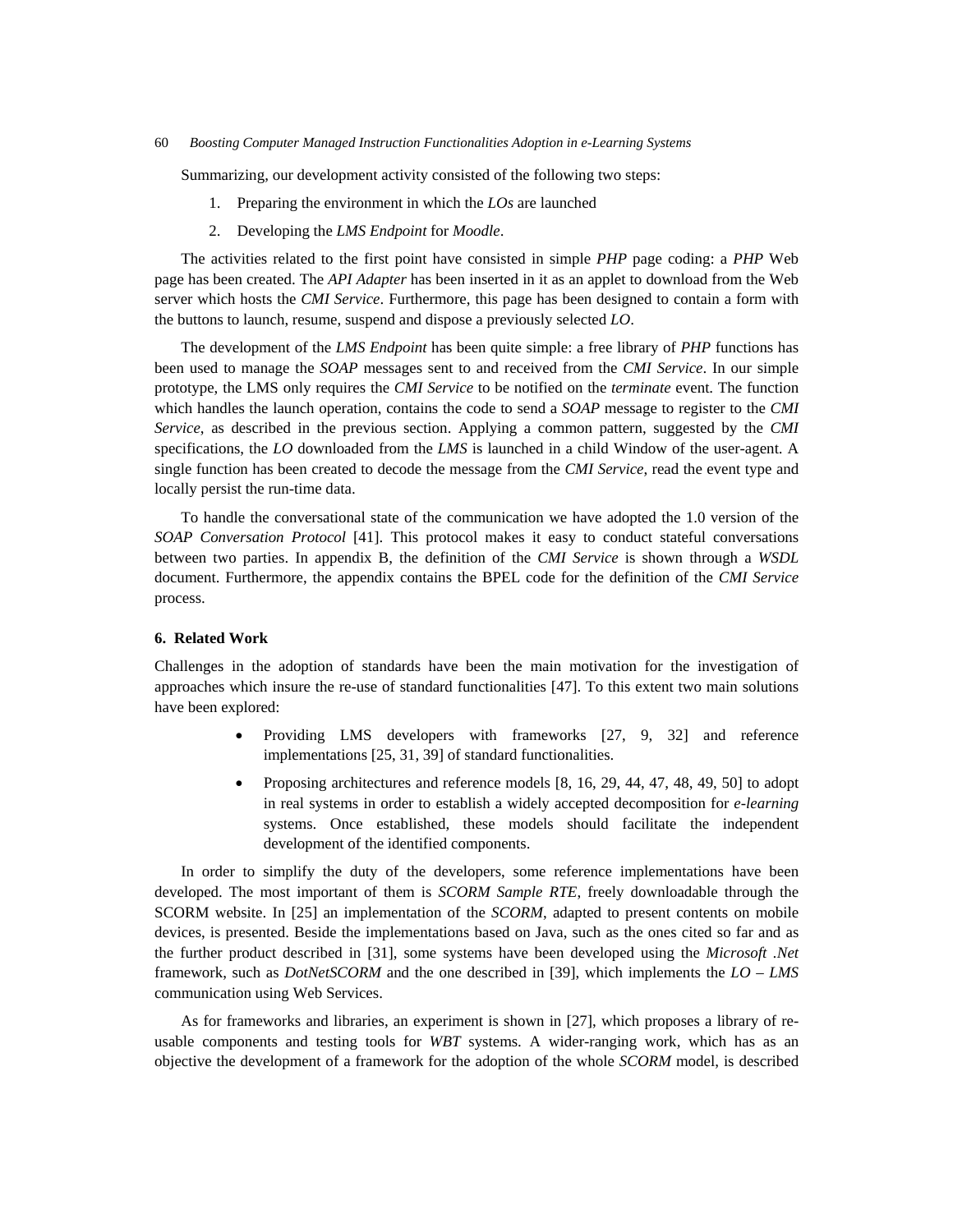in [9]. Another framework for the support of several functionalities not directly connected to the adoption of standards and guidelines in *e-learning* systems is presented in [32].

Despite recognizing the importance of supporting all of the different existing specifications, none of the cited works propose a solution to the problem of the incompatibility between *LO* and *LMS* supporting different specifications or different versions of the same specification: the only solution seems to be the proposal of conversion utilities to update the *LOs*. For example, the *SCORM* web site claims that "the *ADL Technical Team* is currently developing several conversion utilities that can be used to update *SCORM* Version *1.2* conformant content to *SCORM* Version *2004* conformance". Some third party conversion utilities are already available on the Internet and some authoring tools, such as the one proposed in [42], have been developed to upgrade *LOs* in order to support the latest version of the specification. It is worth noting that the effort of upgrading LOs can be avoided using an LMS developed with the framework we propose.

Some researchers propose a *SOA*-based architecture for defining a decomposition of a generic *elearning* system [47], [48], [49], [50]. Also e-learning standards and guidelines producers, as *IMS*, have started to focus their attention on Web services, proposing ad hoc specifications [20]. Authors in [50] propose a service architecture to integrate *LMS* and *Learning Content Management System*  functionalities. All the identified modules are services that offer their functionalities using Web Services technology. Vossen & Westerkamp propose an architecture of a generic *e-learning* system [47], [48], whose functionalities are provided by a set of Web Services, external to the main *LMS*  application. In [49] a Grid-based layered architecture for the support of collaborative learning is proposed.

Other *SOA*-based architectures are more focused on the search of *LOs*, which may or may not use standard functionalities. In [44] a Web Services-based architecture is proposed in order to allow *LMS*  servers to share learning-related information, such as learning material, learner data and learning strategies. Each of the previous category of information is kept by a different sub-system. According to Hussain and Khan [16], Web Services can be used in the field of content repositories, in order to obtain an infrastructure for the centralized search and discovery of *SCORM*-based learning contents. The work proposed in [29] is based on the *LTSA* [22] architecture, which is adapted to a *SOA*-based model. The authors intend to use this model to allow for a flexible integration of educational components. *LOs*  can be discovered using the metadata annotation of the *LOM* and then assembled together in a Webservices based platform. Casella et al. [8] propose several modifications to the approach described by the *SCORM RTE*. The use of the *API Adapter*, which could not run in devices with limited capabilities, is substituted by the use of a suitable *Middleware* component in a Web Services-based architecture.

A work closely related with ours is [9]. It presents a framework for the adoption of the whole SCORM model in a SOA-based architecture. Most of the functionalities are provided by external services. A service which offers the functionalities specified in the RTE model is called Tracking Service. In the authors' opinion, such a service should be local to the LMS, for performance reasons. This argument is valid in their architecture, due to their decision to fuse RTE functionalities with other tracking functionalities. Otherwise, in our opinion, there would not have been valid reasons for preventing the externalization of the RTE functionalities from the LMS.

Reference implementations give scarce opportunities for software re-use, since their components are tightly coupled with the whole system of which they are a part. Frameworks overcome this problem, being loosely coupled with the system in which they are instantiated. Unfortunately, under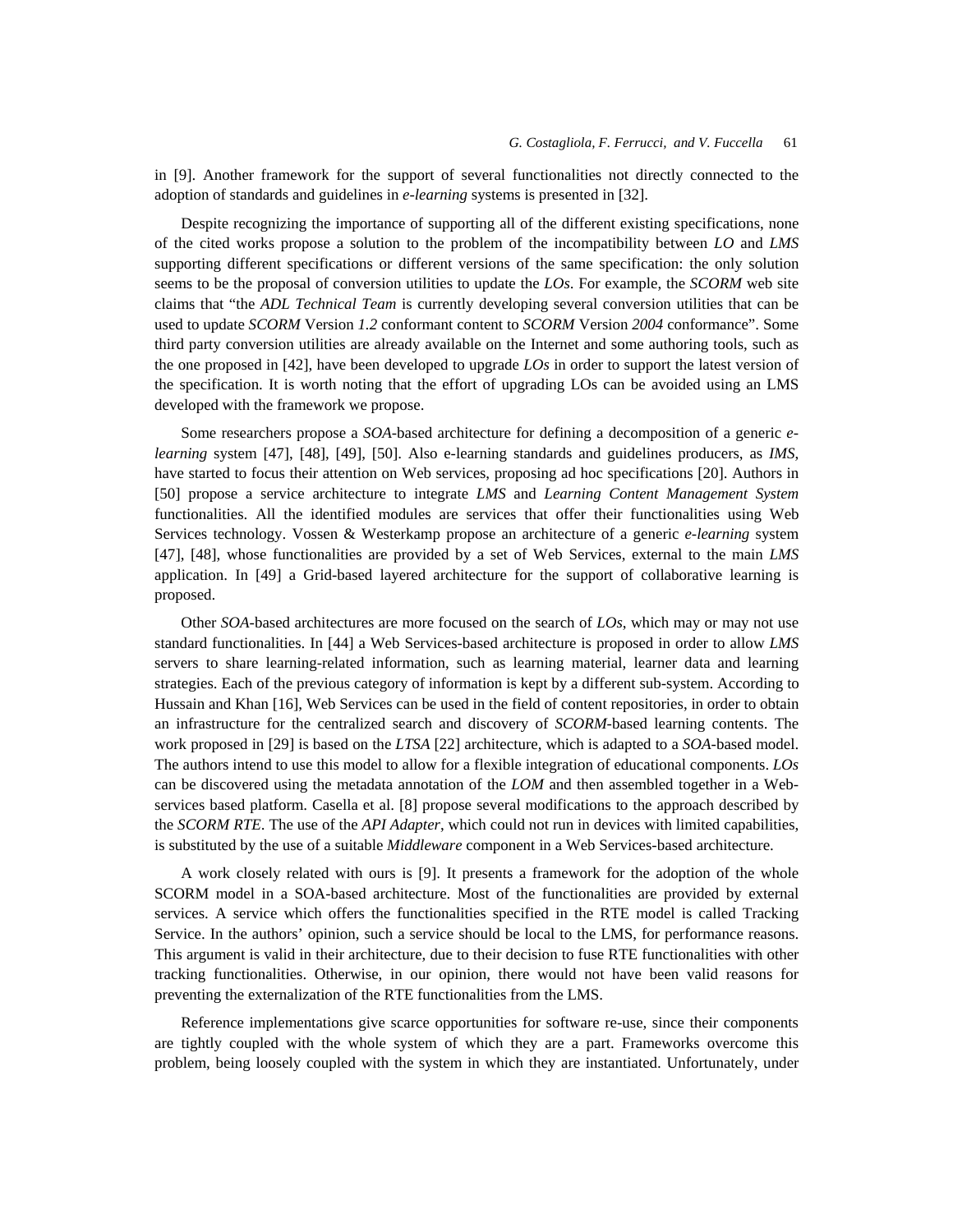several circumstances, several problems still arise with frameworks. First of all, in most cases they are adoptable only in systems developed with the same technology: an Object Oriented framework developed in Java could not be used in a .NET or LAMP (Linux, Apache, MySQL, PHP)-based LMS. Secondly, even though the use of a framework allows for the easy extensibility of a system with new functionalities and has more customization margins, when instantiated in a monolithic system, frameworks become part of it, increasing its size. The drawbacks in this case are related to the maintenance, testing, and workload of the resulting system, since most enterprises, educational organizations cannot afford high systems handling [9]. The latter problem can be overcome defining standard architectural models based on distributed *e-learning* systems. Among them, solutions based on *SOA* are more and more widely adopted. Offering a way to externalize functionalities from the LMS, they allow LMS producers to gain several benefits, such as better software re-use and easier integration and complexity management, with a consequent cost reduction. Furthermore, these solutions are language independent and interoperable. Offering functionalities as services external to the LMS often poses technical and practical problems depending on the specific service offered. The lack of existing systems or prototypes based on the proposed architectures prevents us from effectively validating them. Furthermore, there is no agreement on the decomposition. As a consequence, we are quite far from obtaining a standardized architectural model of a generic and comprehensive *e-learning* system, which could effectively help in the re-use of functionalities.

### **7. Conclusions**

The production of *e-learning* content is a very onerous task, compared to the production of course material for traditional learning. Thus, there is the necessity of reusing the developed content and to launch it on any *e-learning* system. The possibility of running *LOs* produced with any authoring tool on any *LMS* is one of the most important aspects of interoperability. To this aim, standard formats and guidelines for e-learning have been defined. From an analysis of the state of art in their adoption, a certain difficulty from *LMS* producers in supporting the specifications has emerged and, in particular, in being up-to-date with the most recent of them. Problems arise in adopting specifications which regard the same functionalities produced by different issuers, due to incompatibilities among them. From this point of view, *CMI* functionalities are in a disadvantageous position in respect to other functionalities.

Nevertheless, the adoption of the *CMI* model has been identified as a necessary choice in order to make these systems fully interoperate. To facilitate the *LMS* designers, we have proposed two solutions to the above problems, in order to boost the adoption of the *CMI* model.

*CMIFramework* is helpful in rapidly adopting the *CMI* functionalities in Object-Oriented systems. A simple prototype has been developed in order to demonstrate its power and ease of use.

Then, a further solution, useful in those cases in which the high cost of implementing the CMI specifications suggests the necessity of externalizing its functionalities from the *LMS*, has been presented: a *SOA*-based architecture which can be adopted by *LMS* systems in order to support the *CMI* functionalities, using a service external to the *LMS*.

Both solutions allow *LMS* producers not to consume time and resources in implementing and being up-to-date with the standards. Furthermore, the *SOA*-based model allows *LMS* producers to use external resources for offering *CMI* functionalities, which can be more resource-intensive compared to other simpler standard functionalities, such as metadata and packaging. Nevertheless, compared the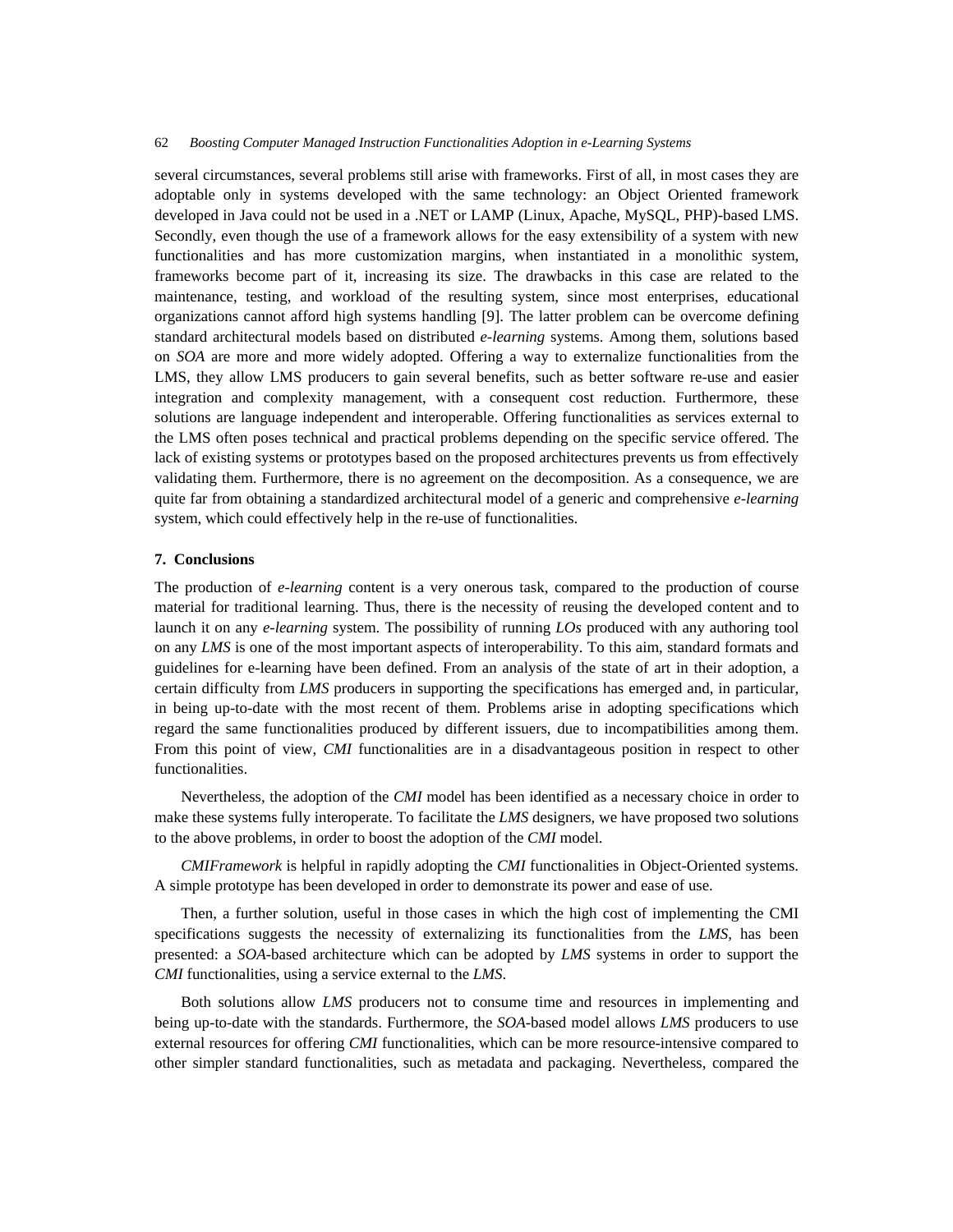framework-based solution, in implementing the *SOA*-based model, a greater effort is required for the development of the wrapper for message exchange. A complete system which implements the *CMI Service* is planned as future work.

# **References**

- [1] AICC (2007), Aviation Industry CBT Committee, http://www.aicc.org/
- [2] AICC CMI (2004), *CMI Guidelines for Interoperability AICC rev. 4.0* http://www.aicc.org/docs/tech/cmi001v4.pdf
- [3] Andreev, R., Ganchev, I., O'Droma, M. (2005), Content metadata application and packaging service (CMAPS) - innovative framework for producing SCORM-compliant e-learning content, *Proc. of 5th International Conference on Advanced Learning Technologies*, pp274–278
- [4] Authorware (2007), Macromedia Authorware 7, http://www.adobe.com/products/authorware/
- [5] Axis (2006), *Apache Web Services Axis*, http://jakarta.apache.org/axis /
- [6] Bohl O., Schellhase J., Sengler R., Winand U. (2002), "The Sharable Content Object Reference Model (SCORM) – A Critical Review", *Int. Conf on Computers in Education*, pp950-951
- [7] Buendia, F., Hervas, A., (2006). An Evaluation Framework for e-Learning Platforms Based on Educational Standard Specifications, *Proc. of 6th Intl Conf on Advanced Learning Technologies*, pp184-186
- [8] Casella, G., Costagliola, G., Ferrucci, F., Polese, G., Scanniello (2006) G., A SCORM Thin Client e-learning Systems Based on Web Services, *To appear in International Journal of Distance Education Technology*
- [9] Chu, C.P., Chang, C.P., Yeh C.W., Yeh Y.F. (2004), A Web-service oriented framework for building SCORM compatible learning management systems, *Proceedings of International Conference on Information Technology: Coding and Computing*, pp156-161 Vol.1
- [10]*Criteri e procedure di accreditamento dei corsi di studio a distanza delle università statali e non statali e delle istituzioni universitarie abilitate a rilasciare titoli accademici di cui all'art. 3 del decreto 3 novembre 1999, n. 509* - G.U. n. 98 del 29/04/2003

http://www.unimercatorum.it/Documenti/Decreto17\_04\_03.pdf (in Italian)

- [11]Dublin Core (2005), Dublin Core Metadata Initiative, http://dublincore.org
- [12]Edutools (2007), EduTools Course Management System Comparisons Reborn http://www.edutools.info/static.jsp?pj=4&page=HOME
- [13]Emmerich, W. (2000), *Engineering Distributed Objects*. John Wiley and Sons
- [14]Fayad, M.E., Schmidt, D.C. (1997), Object-Oriented Application Frameworks, *Communications of the ACM*, 40 (10), pp32-38
- [15] Friesen, N. (2004), Three Objections to Learning Objects and E-learning Standards, McGreal, R. (Ed.). *Online Education Using Learning Objects*. London: Routledge, pp. 59-70.
- [16] Hussain, N., Khan, M.K. (2006), SCASDA: SCORM-based Centralized Access, Search and Discovery Architecture, *Proc. of the International Conference on SCORM 2004*, pp137-140
- [17]IEEE LTSC (2007), IEEE Learning Technology Standards Committee, http://ieeeltsc.org/
- [18]IEEE Standard Computer Dictionary: *Compilation of IEEE Standard Computer Glossaries*, 1990.
- [19]IMS (2007), IMS Global Learning Consortium, http://www.imsglobal.org/
- [20]IMS WS (2005), *IMS General Web Services Final Specification v. 1.0*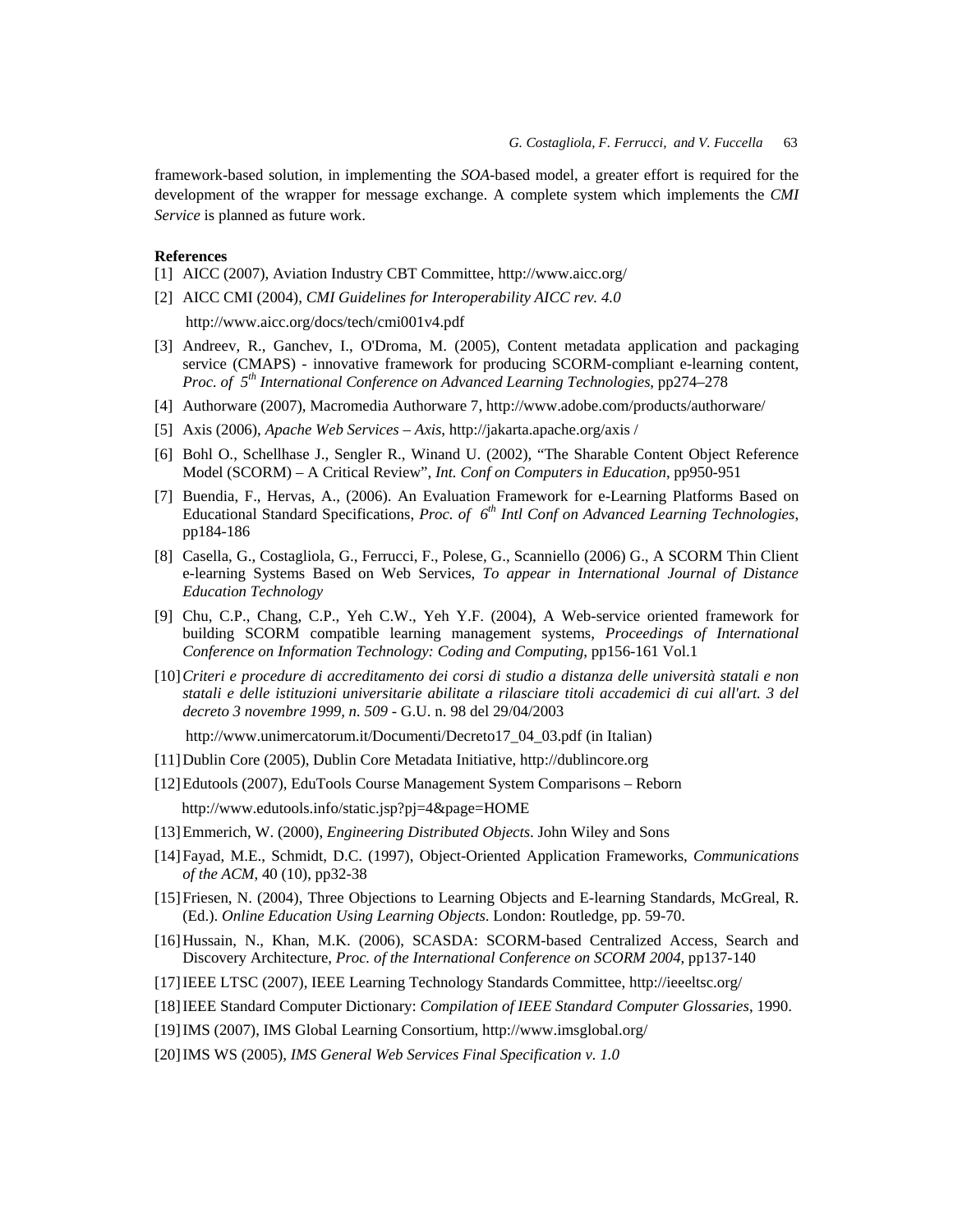http://www.imsglobal.org/gws/index.html

- [21]Johnson, R.E., Foote, B. Designing reusable classes. *J. Object-OrientedProgramming* 1, 5 (June/July 1988), pp. 22-35.
- [22]LTSC WG1 (2006), IEEE LTSC, WG1, *Architecture & Reference Model*

http://ieeeltsc.org/inactive/arch/

[23]LTSC WG11 (2002), IEEE LTSC, WG11, *Computing Managed Instruction*

http://ltsc.ieee.org/wg11/index.html

- [24]LOM (2002), Learning Object Metadata, IEEE LTSC, WG12, http://ltsc.ieee.org/wg12/
- [25]Lin, N.H., Shih, T.K., Hui-huang, H., Chang, H. P., Chang, H. B., Ko, W. C.; Lin, L.J. (2004), Pocket SCORM, *Proc. of 24th International Conference on Distributed Computing Systems Workshops*, pp274-279
- [26]Moodle (2005), *Moodle, A Free, Open Source Course Management System for Online Learning*, http://moodle.org/
- [27]Nakabayashi, K., Kubota, Y., Yoshida, H., Shinohara, T. (2001), Design and Implementation of WBT System Components and Test Tools for WBT content standards, *Proc. of 1st IEEE Int. Conf. on Advanced Learning Technologies*, pp213-214
- [28]OASIS (2007) Reference Model for Service Oriented Architecture v1.0

http://docs.oasis-open.org/soa-rm/v1.0/soa-rm.pdf

- [29]Pahl, C., Barrett, R. (2004), A web services architecture for learning object discovery and assembly, *Proc. of 13th int. World Wide Web conference on Alternate track papers*, pp446-447
- [30]Pree W., *Design patterns for object-oriented software development*, ACM Press/Addison-Wesley Publishing Co., 1995
- [31]Qu C., Nejdl W. (2002), "Towards Interoperability and Reusability of Learning Resource: a SCORM-conformant Courseware for Computer Science Education", *Proc. of 2nd IEEE Int. Conf. on Advanced Learning Technologies*, pp525-530
- [32]Redol J., Simões D., Carvalho A., Páscoa H., Coelho J., Grave P., Luís R., Horta N. (2003), "VIANET – A New Web Framework for Distance Learning", *Proc. of 3rd IEEE Int. Conf. on Advanced Learning Technologies*, pp258-259
- [33] Rehak, D. (2002), SCORM is not for everyone. Kraan, W. & Wilson S. (Eds.)

http://www.cetis.ac.uk/content/20021002000737

- [34]Rosemberg, M. J. (2002) *e-Learning*. Makron Publishing, So Paulo.
- [35]Sakai (2005), *Sakai Project*, http://www.sakaiproject.org
- [36]Santos J.M., Anido L., Llamas M. (2003), "On the Use of E-learning Standards in Adaptive Learning Systems", *Proc. of 3rd IEEE Int. Conf. on Advanced Learning Technologies*, p. 480
- [37]SCORM (2007), Advanced Distributed Learning SCORM

http://www.adlnet.gov/scorm/index.cfm

[38]SCORM RTE (2004), *The Scorm Run-Time Environment ver 1.3.1*

http://www.adlnet.org/scorm/history/2004/documents.cfm

[39]Shih, T.K., Chang, W. C., Lin, N.H., Lin, L.H., Hsu, H. H., Hsieh, C. T. (2003), Using SOAP and .NET web service to build SCORM RTE and LMS, *Proc. of Advanced Information Networking and Applications*, pp408-413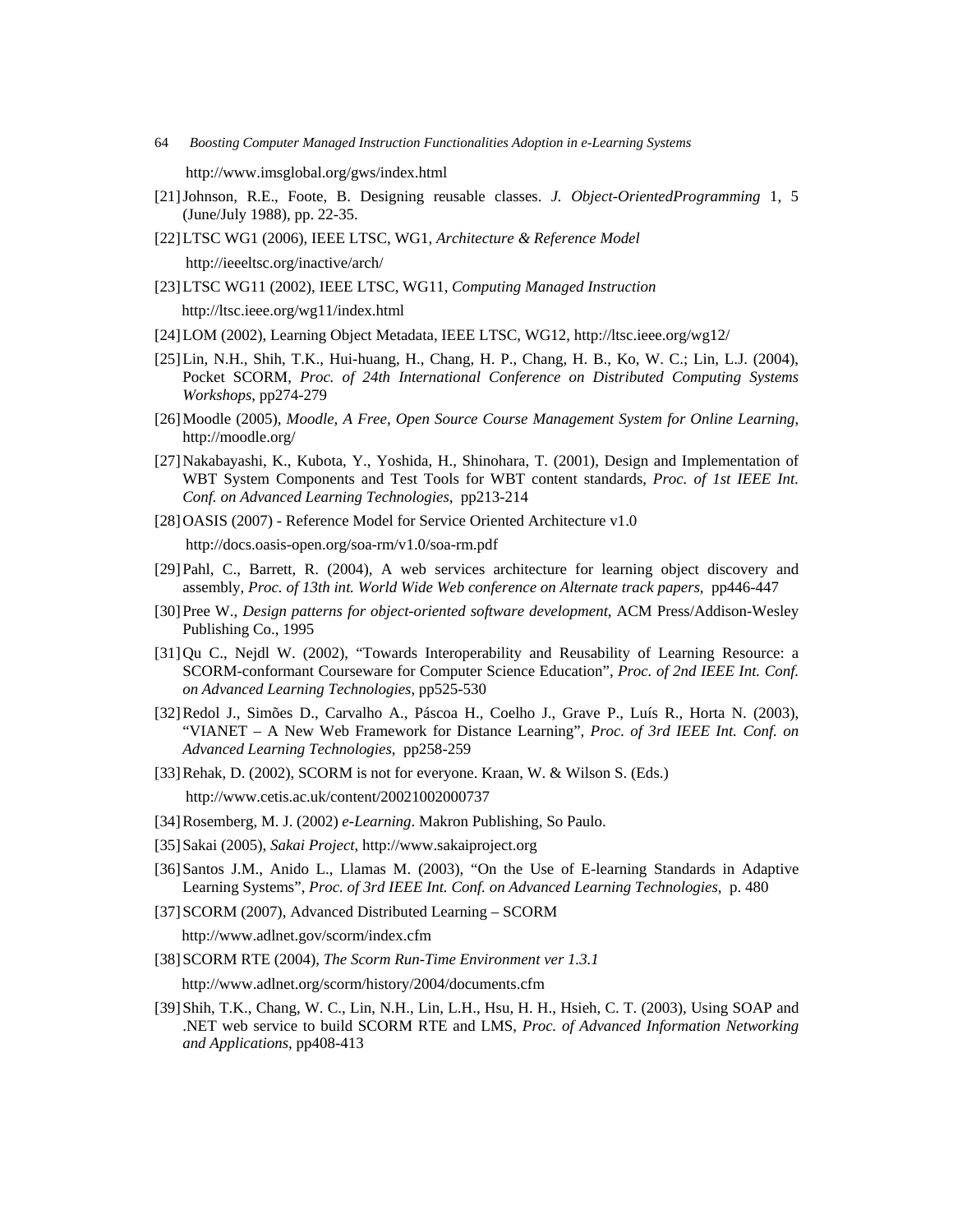- [40]Simek, H., Akpinar, Y., (2005). Overcoming scormification difficulties in implementing a learning content management system, *Proc. of 6th International Conference on Information Technology Based Higher Education and Training*, pp. T3A/11 - T3A/16
- [41]SOAP CP (2006), *SOAP Conversation Protocol 1.0* http://dev2dev.bea.com/pub/a/2002/06/SOAPConversation.htm
- [42]Su J. M., Tseng S. S., Weng J. F., Chen K. T.; Liu Y. L., Tsai Y. T. (2005), An object based authoring tool for creating SCORM compliant course, *Proc. of 19th Int. Conf. on Advanced Information Networking and Applications*, pp209-214 vol.1
- [43]TagLibs The Jakarta TagLibs Project, http://jakarta.apache.org/taglibs/index.html
- [44]Tamura Y., Yamamuro, T. (2006), Distributed and Learner Adaptive e-Learning Environment with Use of Web Services, *Proc. of the International Conference on SCORM 2004*, pp11-15
- [45] Toolbook Instructor (2007), e-Learning Software Content Authoring Tool

http://www.toolbook.com/

[46]Validator (2006), The *Jakarta Project – Commons Validator*

http://jakarta.apache.org/commons/validator/

- [47]Vossen, G., Westerkamp, P. (2003), E-learning as a Web service, *Proceedings of Seventh International Database Engineering and Applications Symposium*, pp. 242 – 249
- [48]Vossen, G.; Westerkamp, P. (2006). Towards the Next Generation of E-Learning Standards: SCORM for Service-Oriented Environments, *Proc. of 6th International Conference on Advanced Learning Technologies*, pp1031-1035
- [49]Wang G.L., Li Y.S., Yang S.W., Miao C.Y., Xu J., Shi M.L. (2005), Service-oriented grid architecture and middleware technologies for collaborative e-learning, *Proceedings of IEEE International Conference on Services Computing*, Orlando, FL, USA, pp67-74 vol.2
- [50]Xiaofei L., El Saddik, A., Georganas, N.D. (2003), An implementable architecture of an e-learning system, *Proc. of IEEE Canadian Conf. on Electrical & Computer Engineering*, pp717-720 vol.2

#### **Appendix A: Configuration of CMIFramework to support SCORM 1.2 and SCORM 1.3**

The code fragments in this section show how the *CMIFramework* has been configured for the casestudy presented in section 4.3, in order to support both 1.2 and 1.3 versions of the *SCORM*. The former fragment is from the *apis.xml* configuration file, while the latter is from *datamodels.xml*.

In the *apis.xml*, two *API Interfaces* are declared with the attribute *apiInstanceId* set at *API* and *API\_1484\_11*, as required respectively by the *1.2* and *1.3* versions of the SCORM (lines 3 and 32). The definition of the interface consists of the enumeration of all the supported methods. For brevity, the configuration of the error handling system is not shown for all of the methods. In lines 12 through 19, the list of errors which can occur on the invocation of *LMSSetValue()* method are defined. The first two of them (lines 12-13), declare a check on the state of the API Instance. The following three lines (14-16) declare checks on the first parameter with which the method is invoked. Lastly, in lines 18 and 19, checks on the second parameter are declared. Checks are defined in the V*alidator* framework configuration file, where a class method that performs the validation is linked to it.

```
1 <APIs>
\frac{2}{3}3 <APIset id="SCORM1.2" apiInstanceId="API">
```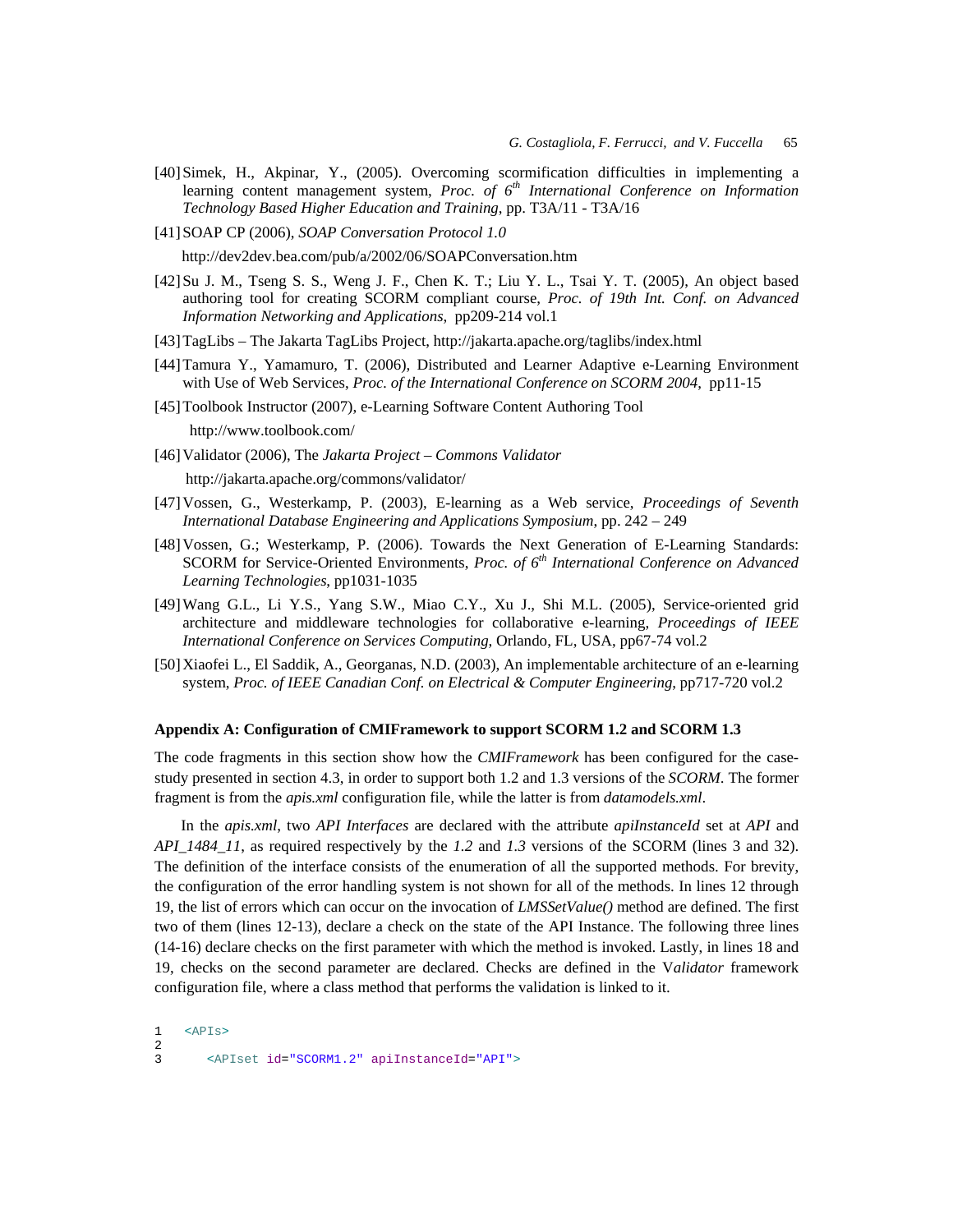```
4 <method name="LMSInitialize" type="initialize" params="1" return="false">
              5 <error property="apiState" check="not_terminated" code="104"/>
6 <error property="apiState" check="not_running" code="103"/>
7 </method>
8 <method name="LMSGetValue" type="getValue" params="1">
9 ... 
10 </method>
11 <method name="LMSSetValue" type="setValue" params="2">
12 <error property="apiState" check="not_initialized" code="132"/>
13 <error property="apiState" check="not_terminated" code="133"/> 
14 <error property="param1" check="required" code="401"/> 
15 <error property="param1" check="defined" code="401"/><br>16 <error property="param1" check="implemented" code="40
16 <error property="param1" check="implemented" code="402"/><br>17 <error property="param1" check="read only" code="404"/>
             17 <error property="param1" check="read_only" code="404"/> 
18 <error property="param2" check="type_match" code="406"/><br>19 <error property="param2" check="range" code="407"/>
             19 <error property="param2" check="range" code="407"/>
20 </method><br>21 <method n
          21 <method name="LMSCommit" type="commit" return ="false" params="1">
2223 </method><br>24 <method n
          24 <method name="LMSFinish" type="terminate" return ="false" params="1">
25 ... 
26 </method><br>27 <method n
27 < method name="LMSGetLastError" type="getLastError" params="0"/><br>28 < method name="LMSGetErrorString" type="getErrorString" params="
28 <method name="LMSGetErrorString" type="getErrorString" params="1"/><br>29 <method name="LMSGetDiagnostic" type="getDiagnostic" params="1"/>
29 <method name="LMSGetDiagnostic" type="getDiagnostic" params="1"/><br>30 </APIset>
       30 </APIset>
31 
32 <APIset id="SCORM1.3" apiInstanceId="API_1484_11"> 
          33 <method name="initialize" type="initialize" params="1" return="false">
34 <error property="apiState" check="not_terminated" code="104"/>
35 <error property="apiState" check="not_running" code="103"/>
36 </method>
37 ... 
38 </APIset>
39 </APIs>
```
As done for the *API Interfaces*, a similar work was requested and performed on the *datamodels.xml* file, in order to define the data models for both the versions of the *SCORM*. The data model for *SCORM* 1.2 is defined through lines 4 to 9, while that for version 1.3 through lines 11 to 33. The changes in the names of the elements compel us to define separately elements with the same meaning. This is the case of the elements representing the identifier and the name of the student (line 6-7 for SCORM 1.2 and line 16-17 for SCORM 1.3). Lines 19 to 21 show the definition of a derived element, that is, an element which is not explicitly set, but calculated on the basis of the value of other elements. The element *cmi.comments\_from\_learner.\_count* expresses the size of the a collection containing the comments from the learner. As declared, the suitable *CountManager* class calculates this value. Lines 23 to 26 show an element whose value is initialized (and, in this case, never changed) at the time of the definition of the data model. As defined in the specifications, all the elements with the *\_children* suffix can be read in order to obtain the sub-elements composing a structured data, which, in the case of the *cmi.comments\_from\_learner* element are *comment*, *location* and *timestamp*. Lastly, the dependency of an element from two other elements is defined in line 31.

1 <?xml version="1.0" encoding="UTF-8"?>  $\mathcal{D}$ 3 <datamodels> 4 <datamodel id="SCORM1.2">  $5 \quad . . .$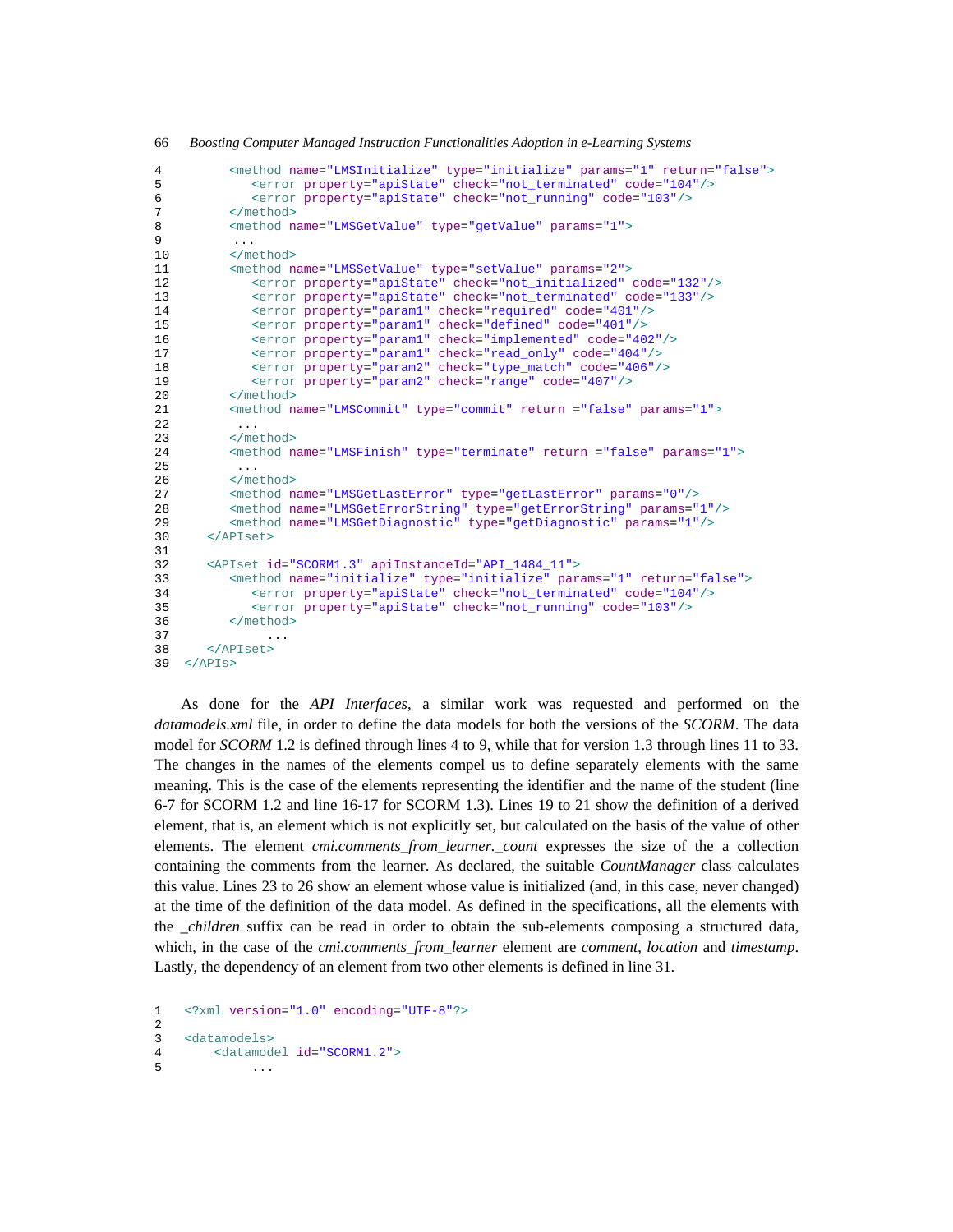```
6 <element id="cmi.core.student_id" type="long" privilege="RO" /><br>7 <element id="cmi.core.student name" type="string" privilege="RO
              7 <element id="cmi.core.student_name" type="string" privilege="RO" />
8 ... 
9 </datamodel>
10 
11 <datamodel id="SCORM1.3"><br>12 <element id="cmi.ver
             12 <element id="cmi._version" type="string" privilege="RO" > 
13 <value init="1.0"/>
14 </element> 
15 ... 
16 <element id="cmi.learner_id" type="long" privilege="RO" /><br>17 <element id="cmi.learner_name" type="string" privilege="RO
17 <element id="cmi.learner_name" type="string" privilege="RO" />
18 ... 
19 < derived-element id="cmi.comments from learner. count" type="int"
20 class="org.l3.CMIFramework.client.error.utility.CountManager"<br>21 crivilege="RO"/>
                 privilege="RO"/>
22<br>23
              23 <element id="cmi.comments_from_learner._children" type="string" 
24 privilege="RO">
25 <value init="comment,location,timestamp"/><br>26 </element>
             26 </element>
27 ... 
28 <element id="cmi.completion_status" type="string" privilege="RW"><br>29 <value set="completed incomplete not attempted unknown"
29 \leq \leq \leq \leq \leq \leq \leq \leq \leq \leq \leq \leq \leq \leq \leq \leq \leq \leq \leq \leq \leq \leq \leq \leq \leq \leq \leq \leq \leq \leq \leq \leq \leq \leq \leq \leq \le30 init="unknown"/>
31 <depends idRef="cmi.completion_threshold,cmi.progress_measure"/>
              32 </element>
33 </datamodel> 
34 </datamodels>
```
### **Appendix B: Description and definition of** *CMIService* **process**

The code fragments in this section show the description, through *WSDL* code, and definition, through *BPEL* code, of *CMIService* process.

As for the description of the process, only the reusable abstract part is presented: the concrete part containing the service binding and implementation is not included as it is related to implementation details. The following document contains the definition of types, messages and port types. Among the types (lines 3-22), a *stringMap* type is defined (lines 5-14). This data type is composed of a sequence of (key, value) couples, whose values are strings, and is used to represent both a part of the run-time data (line 18) and the configuration (line 25).

The three message types exchanged between *CMI Service* and its partners (the *LMS Endpoint* and the *API Instance*) are defined in lines 24-34. The *CMIRequest* message (lines 24-27) carries both the configuration data and the just instantiated and initialized run time data. Its corresponding response (*CMIResponse* message, lines 28-30), just carries a response string. The *CMIEventNotify* message (lines 31-34) carries the event type and the whole run-time data.

The process defines two port-types: *LMSEndpointPT* (lines 36-44) and *APIInstancePT* (lines 45- 47). They are both composed of two operations (*CMIRegistration* and *CMIEventNotification*), and are used to interact with the *LMS Endpoint* and the *API Instance*, respectively. The only difference between them is the inversion of the input and the output messages. E.g. the *CMIRequest* message (line 38) of the *CMIRegistration* operation is received (input) from the *LMS Endpoint* and lately forwarded (output) to the *API Instance*.

Lastly, the *WSDL* document defines the partner link types to be used in the *BPEL* process definition: *LMSEndpointPLT* (lines 49-56) and *APIInstancePLT* (lines 57-59).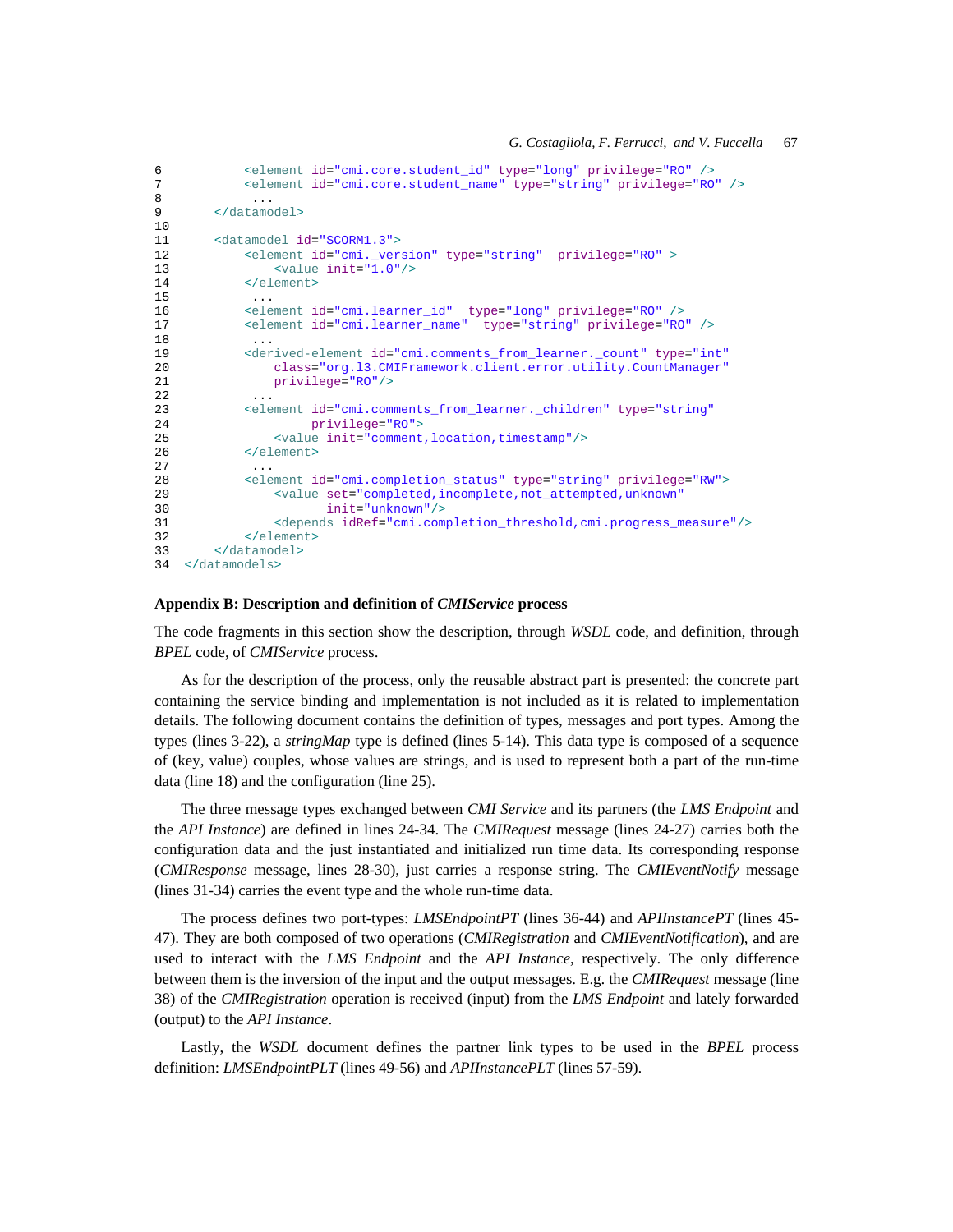| 1<br>2 | <wsdl:definitions xmlns:soap="http://schemas.xmlsoap.org/wsdl/soap/"></wsdl:definitions> |
|--------|------------------------------------------------------------------------------------------|
| 3      | <wsdl:types></wsdl:types>                                                                |
| 4      | <xsd:schema targetnamespace=""></xsd:schema>                                             |
| 5      | <xsd:element name="stringMap"></xsd:element>                                             |
|        |                                                                                          |
| 6      | <xsd:complextype><xsd:sequence></xsd:sequence></xsd:complextype>                         |
| 7      | <xsd:element maxoccurs="unbounded" minoccurs="0" name="item"></xsd:element>              |
| 8      | <xsd:complextype><xsd:sequence></xsd:sequence></xsd:complextype>                         |
| 9      | <xsd:element name="key" type="xsd:string"></xsd:element>                                 |
| 10     | <xsd:element name="value" type="xsd:string"></xsd:element>                               |
| 11     |                                                                                          |
| 12     |                                                                                          |
| 13     |                                                                                          |
| 14     |                                                                                          |
| 15     | <xsd:element name="RTDataType"></xsd:element>                                            |
| 16     | <xsd:complextype><xsd:sequence></xsd:sequence></xsd:complextype>                         |
| 17     | <xsd:element name="version" type="xsd:string"></xsd:element>                             |
| 18     | <xsd:element name="RTData" type="xsd:stringMap"></xsd:element>                           |
| 19     |                                                                                          |
| 20     |                                                                                          |
| 21     |                                                                                          |
|        |                                                                                          |
| 22     |                                                                                          |
| 23     |                                                                                          |
| 24     | <wsdl:message name="CMIRequest"></wsdl:message>                                          |
| 25     | <wsdl:part element="tns:stringMap" name="configData"></wsdl:part>                        |
| 26     | <wsdl:part element="tns:RTDataType" name="RTData"></wsdl:part>                           |
| 27     |                                                                                          |
| 28     | <wsdl:message name="CMIResponse"></wsdl:message>                                         |
| 29     | <wsdl:part element="xsd:string" name="response"></wsdl:part>                             |
| 30     |                                                                                          |
| 31     | <wsdl:message name="CMIEventNotify"></wsdl:message>                                      |
| 32     | <wsdl:part element="xsd:string" name="eventType"></wsdl:part>                            |
| 33     | <wsdl:part element="tns:RTDataType" name="RTData"></wsdl:part>                           |
| 34     |                                                                                          |
| 35     |                                                                                          |
| 36     | <wsdl:porttype name="LMSEndpointPT"></wsdl:porttype>                                     |
| 37     | <wsdl:operation name="CMIRegistration"></wsdl:operation>                                 |
| 38     | <wsdl:input message="tns: CMIRequest"></wsdl:input>                                      |
| 39     | <wsdl:output message="tns: CMIResponse"></wsdl:output>                                   |
| 40     |                                                                                          |
| 41     | <wsdl:operation name="CMIEventNotification"></wsdl:operation>                            |
| 42     | <wsdl:output message="tns:CMIEventNotify"></wsdl:output>                                 |
| 43     |                                                                                          |
| 44     |                                                                                          |
|        |                                                                                          |
| 45     | <wsdl:porttype name="APIInstancePT"></wsdl:porttype>                                     |
| 46     | $\cdots$                                                                                 |
| 47     |                                                                                          |
| 48     |                                                                                          |
| 49     | <plnk:partnerlinktype name="LMSEndpointPLT"></plnk:partnerlinktype>                      |
| 50     | <plnk:role name="CMIService"></plnk:role>                                                |
| 51     | <plnk:porttype name="LMSEndpointPT"></plnk:porttype>                                     |
| 52     |                                                                                          |
| 53     | <plnk: name="LMSEndpoint" role=""></plnk:>                                               |
| 54     | <plnk:porttype name="tns:CMIServicePT"></plnk:porttype>                                  |
| 55     |                                                                                          |
| 56     |                                                                                          |
| 57     | <plnk:partnerlinktype name="APIInstancePLT"></plnk:partnerlinktype>                      |
| 60     | $\cdots$                                                                                 |
| 61     |                                                                                          |
| 62     |                                                                                          |
| 63     |                                                                                          |
|        |                                                                                          |